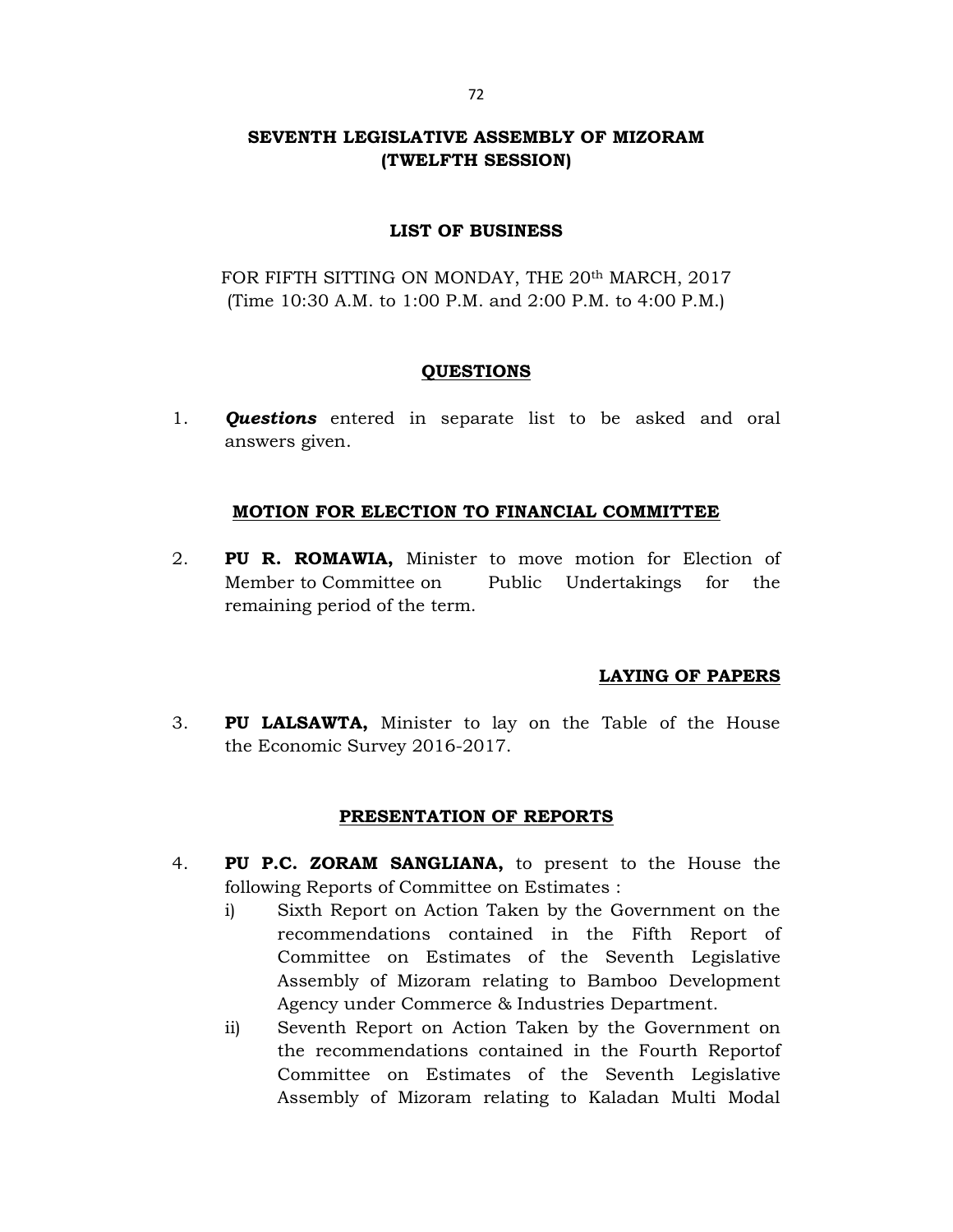Transit Transport Project under Public Works Department.

- 5 PU LALRUATKIMA, to present to the House the following Reports of Public Accounts Committee :
	- i) Nineteenth Report on Action Taken by the Government on the recommendations contained in the Fifteenth Report of the Public Accounts Committee on Para 5.5 of C&AG's Report of 2011-2012 Relating to Environment, Forest & Climate Change Department.
	- ii) Twentieth Report on Action Taken by the Government on the recommendations contained in the Sixteenth Report of the Public Accounts Committee on Para 3.1.8.8, 3.1.8.9, 3.1.9.2, 3.1.11.1, 3.1.11.2, 3.1.11.3 of C&AG's Report of 2010-2011 relating to Public Health Engineering Department.
- 6. PU R. VANLALVENA, to present to the House the following Reports :
	- i) Seventh Report of Subject Committee-III relating to Ayurveda, Yoga & Naturopathy,Unani, Siddha and Homoeopathy (AYUSH) under Health & Family Welfare Department.
	- ii) Eighth Report of Subject Committee-III relating to Mizoram Health Care Scheme (MHCS) under Health & Family Welfare Department.
	- iii) Fourth Report of Committee on Government Assurances (2017).
	- iv) Fifth Report of Committee on Government Assurances (2017) relating to ActionTaken Report by the Government against the recommendation of the Committee on Government Assurances in its First and Third Report.

## LEGISLATIVE BUSINESS

# Bill for introduction, consideration and passing

7. PU R. ROMAWIA, Minister to beg leave of the House to introduce "The Mizoram (Land Acquisition, Rehabilitation and Resettlement) (Amendment) Bill, 2017". Assembly Bill No. 40 of 2017 and "The Mizoram (Land Acquisition, Rehabilitation and Resettlement) (Amendment) Bill, 2017". Assembly Bill No. 41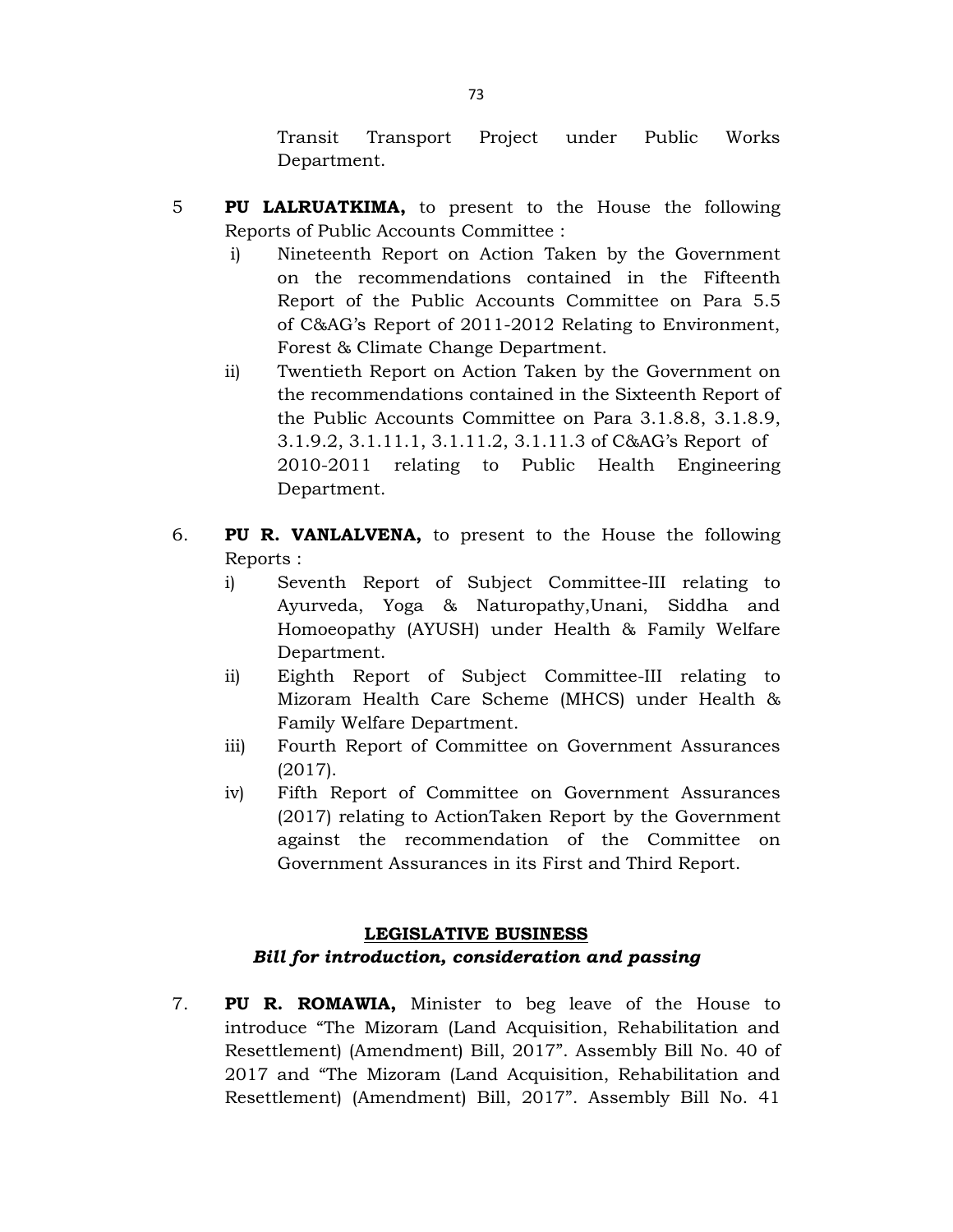of 2017.

### ALSO

to introduce the Bill to move that the Bill be taken into consideration AND to move that the Bill be passed.

### FINANCIAL BUSINESS

# 8. GENERAL DISCUSSION ON THE ANNUAL BUDGET FOR THE YEAR 2017-2018.

……

 General Discussion on the Budget for the year 2017-2018 (to commence).

> NGURTHANZUALA Secretary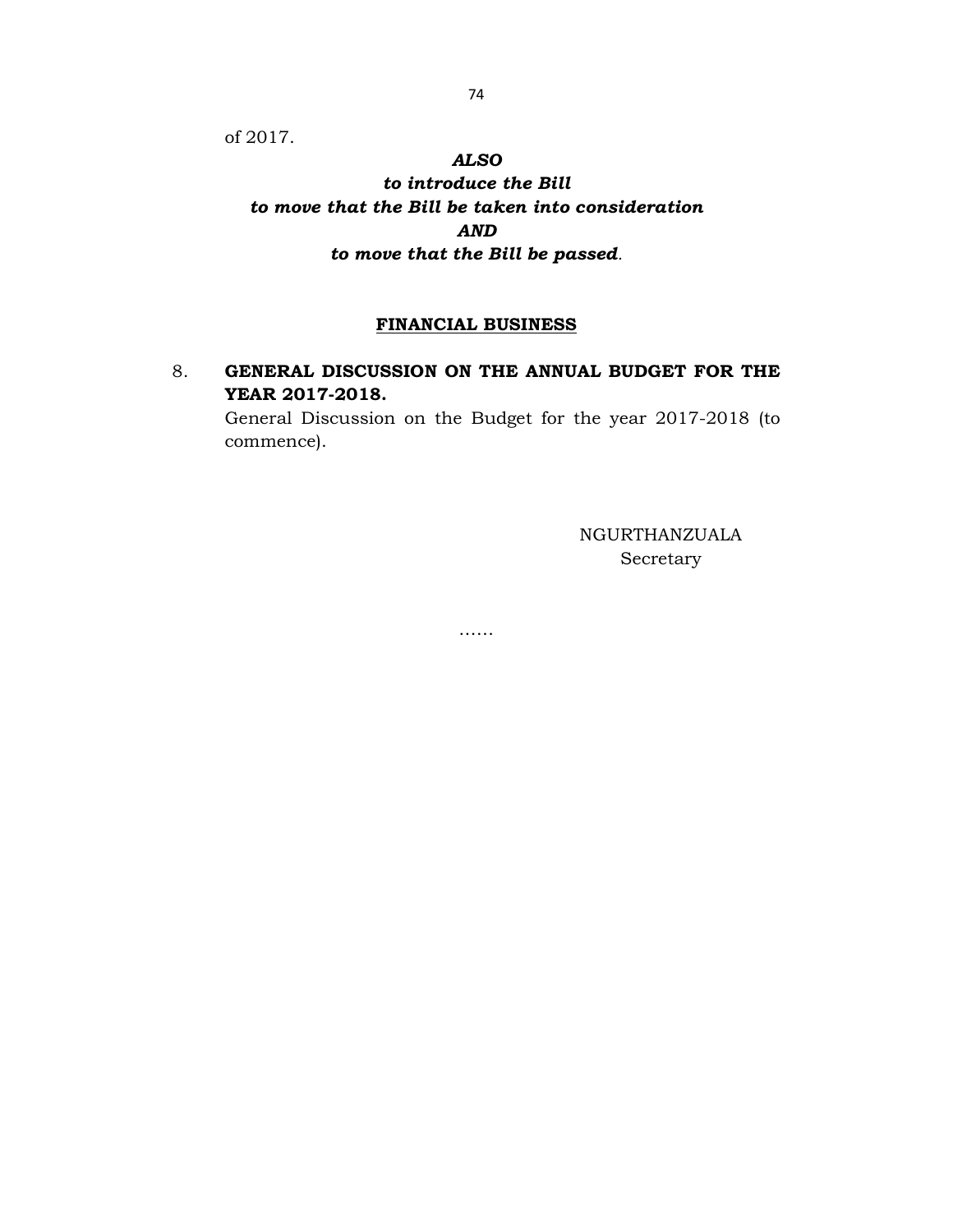SPEAKER : "Open the gates, that the righteous nation which keeps the truth may enter in."

Isaiah 26:2.

We will start with Question Hour and Pu Lalruatkima may ask his question.

PU LALRUATKIMA : Thank you, Pu Speaker. Will the hon. Minister of DP & AR be pleased to state –

- a) If there are any Govt. servant who are engaged on substitute basis. If so, how many are there?
- b) How many are there in different departments and what is the reason of such engagement?
- c) If it is against the rules to engage a substitute employee and what step has been taken to terminate such employees?

**SPEAKER** : Pu Lal Thanhawla, the concerned Minister and the hon. House Leader to answer the question.

PU LAL THANHAWLA, CHIEF MINISTER: Pu Speaker, I am glad to have such an important question from the hon. member, but at the same time it is quite complicated. Anyway, the answer is –

- a) Yes, there are 28 Nos. Govt. servants who have been engaged on substitute and 6 Nos. on MR basis.
- b) There are 34 Nos. of substitute Govt. servants in four different departments and are engaged for different reasons.
- c) Engaging a substitute is against the rules and, in order to end such practice, office memorandum and letters had been issued 9 times.

SPEAKER : Supplementary question.

PU LALRUATKIMA : Thank you, Pu Speaker. After a notice being issued to different departments, if the government satisfied with the Action Taken Report submitted by the each concerned Department? If not, what actions are taken in this regard? What are the qualifications and criteria for engagement of a substitute Govt. employee?

**SPEAKER** : The concerned Minister may answer the question.

PU LAL THANHAWLA, CHIEF MINISTER: Pu Speaker, the following are the present status of different departments: -

4 persons are engaged on substitute under the School Education Department; 2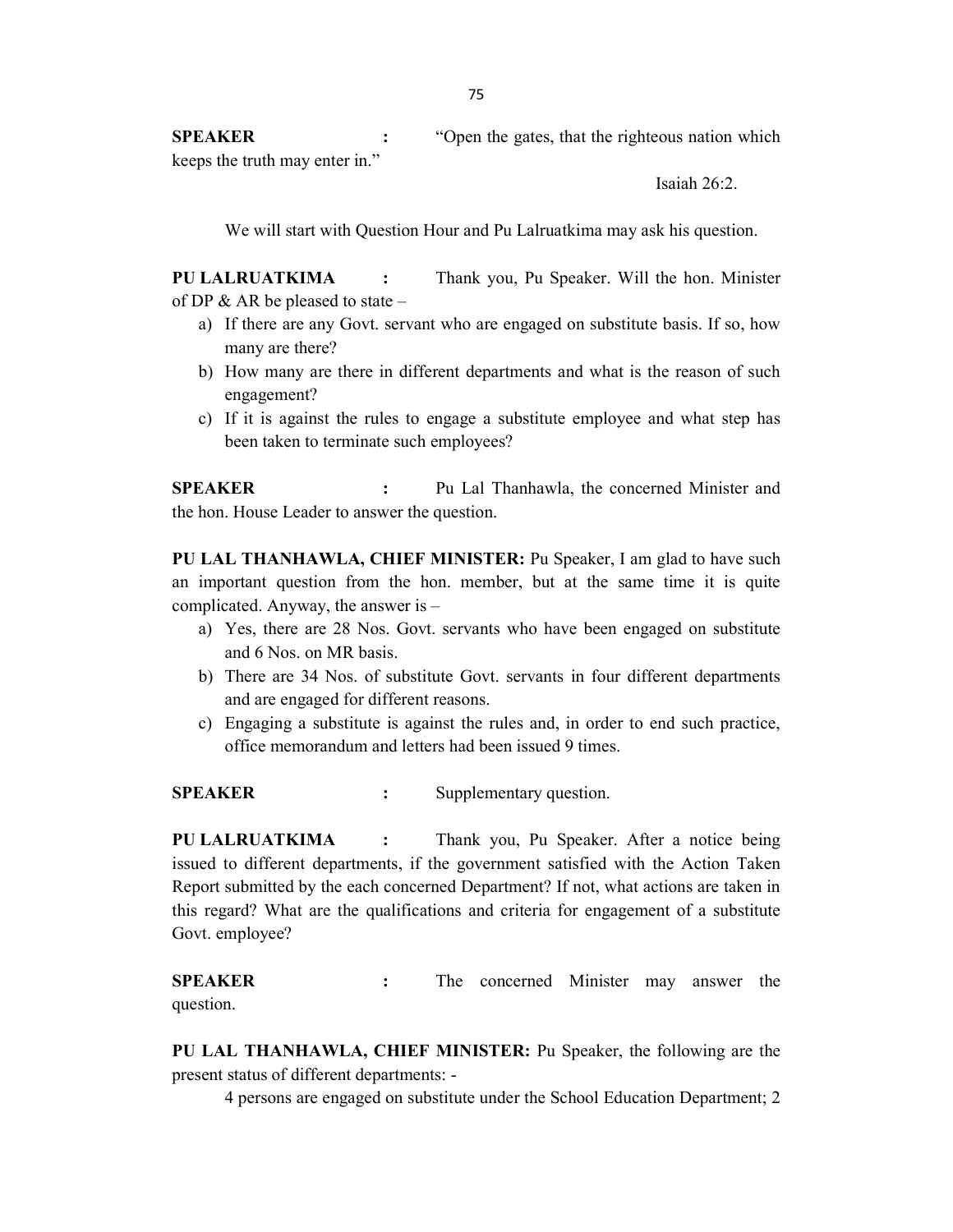persons on health issue and 1 for lack of a convenient house to live.

2 persons engaged are on substitutes under Home Department on health issue.

 6 persons are engaged on substitute under Home Department; 5 persons on health issues and 1 on family problems.

 22 persons are engaged under Land Revenue & Settlement Department; 11 on health issues, 3 on maternity leave. 5 persons are engaged on unknown reasons.

 I do not think it is appropriate to mention the reasons for it may harm their family's reputations but the Government has to make arrangement for such staffs. Pu Speaker, there are instances where the engaged substitutes are more efficient than the regular employees and there are of health and family problems in which the government needs to be more considerate. Anyway, this is a matter which needs to be dealt carefully. I thank the hon. member for raising a question which is very important for all the members.

SPEKAER : We will now move on to Question No.29, Dr K. Beichhua.

Dr. K. BEICHHUA : Thank you Pu Speaker. Will the hon. Minister of Finance Department be pleased to state:-

- a) Whether the State government has in mind to implement the  $7<sup>th</sup>$  Pay for its employees?
- b) If so, when?
- c) If not, what is the reason?

SPEAKER : The concerned Minister may answer the question.

PU LALSAWTA, MINISTER: Pu Speaker, the answer is:-

- a) There is no question as to whether it will be implemented or not.
- b) It is unknown when the  $7<sup>th</sup>$  Pay will be implemented.
- c) There is no question not to implement the  $7<sup>th</sup>$  Pay either.

Dr. K. BEICHHUA : Pu Speaker, is it that the government have not the slightest thought of implementing the  $7<sup>th</sup>$  pay to its employees?

PU LALSAWTA, MINISTER: Pu Speaker, it is not that the government is not concern for this matter, but there is no plan as yet whether to consider the case or not.

SPEAKER : Pu T.T. Zothansanga.

PU T.T. ZOTHANSANGA : Thank you, Pu Speaker. How many times had the pay commission been implemented since 2000 and in which Ministry? What is the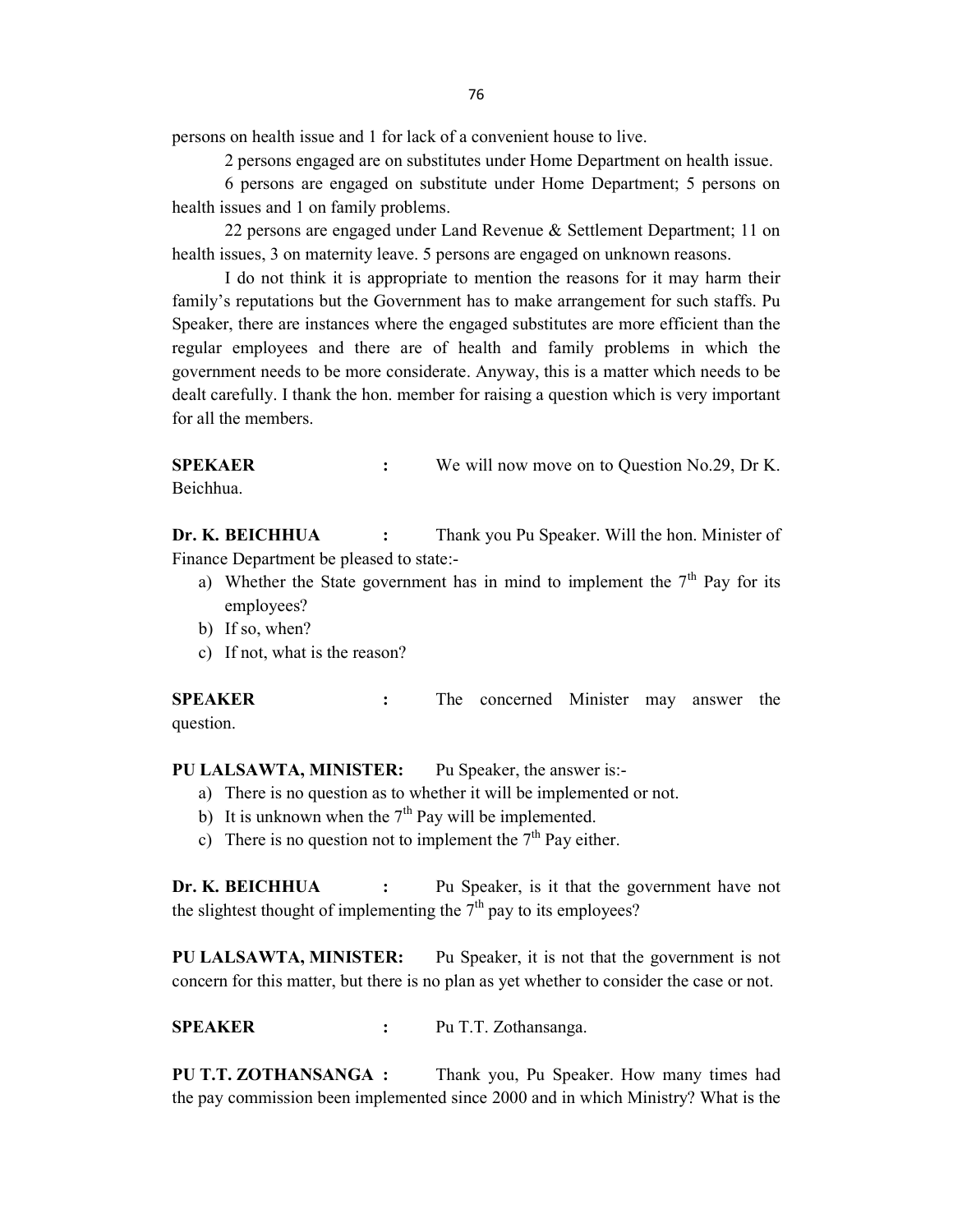estimate amount of salaries for the government employees in this year's budget? May the percentage be given?

SPEAKER : The concerned Minister may answer the question.

PU LALSAWTA, MINISTER: Pu Speaker, the Central Pay Commission was declared during the MNF Ministry in 2006 and was implemented in 2009 during the Congress Ministry. As seen in the budget, the salary and wages of government employees in this year's budget is 36%.

SPEAKER : We will now move on to Question No. 30, Er.Lalrinawma.

Er. LALRINAWMA : Thank you, Pu Speaker. Will the hon. Minister of Sericulture be pleased to State:-

- a) If there is any on-going work of centrally sponsored scheme being taken up under the Sericulture Department? If so, what is the project?
- b) How much is received so far during the year 2016 2017? How much is generated so far under each scheme?

SPEAKER : The concerned Minister may answer the question.

PU B.D. CHAKMA, MINISTER: Pu Speaker, the answer is: -

- a) At present, Sericulture Department undertakes North Eastern Promotion Scheme (NERTPS) under Ministry of Textile such as:
	- i) Integrated Sericulture Development Project (ISDP)
	- ii) Intensive Bivoltine Sericulture Department Project (IBSDP)
	- iii) Integrated Muga Silk Development Project (IMSDP)
- b) The amount generated during the year 2016 2017 under CSS are as follows:
	- i) Under the Integrated Sericulture Development Project ₹13.68 crores.
	- ii) Under the Intensive Bivoltine Sericulture Department Project ₹10.20 crores.
	- iii) Under the Integrated Muga Silk Development ₹6.22 crores. TOTAL - ₹30.10 crores.

SPEAKER : Supplementary question.

Er. LALRINAWMA : Thank you, Pu Speaker. Whether the sanction has already been released to the concerned department and how much had been spent so far? May the hon. Minister clarify the reason that NLUP beneficiaries of Cherhlun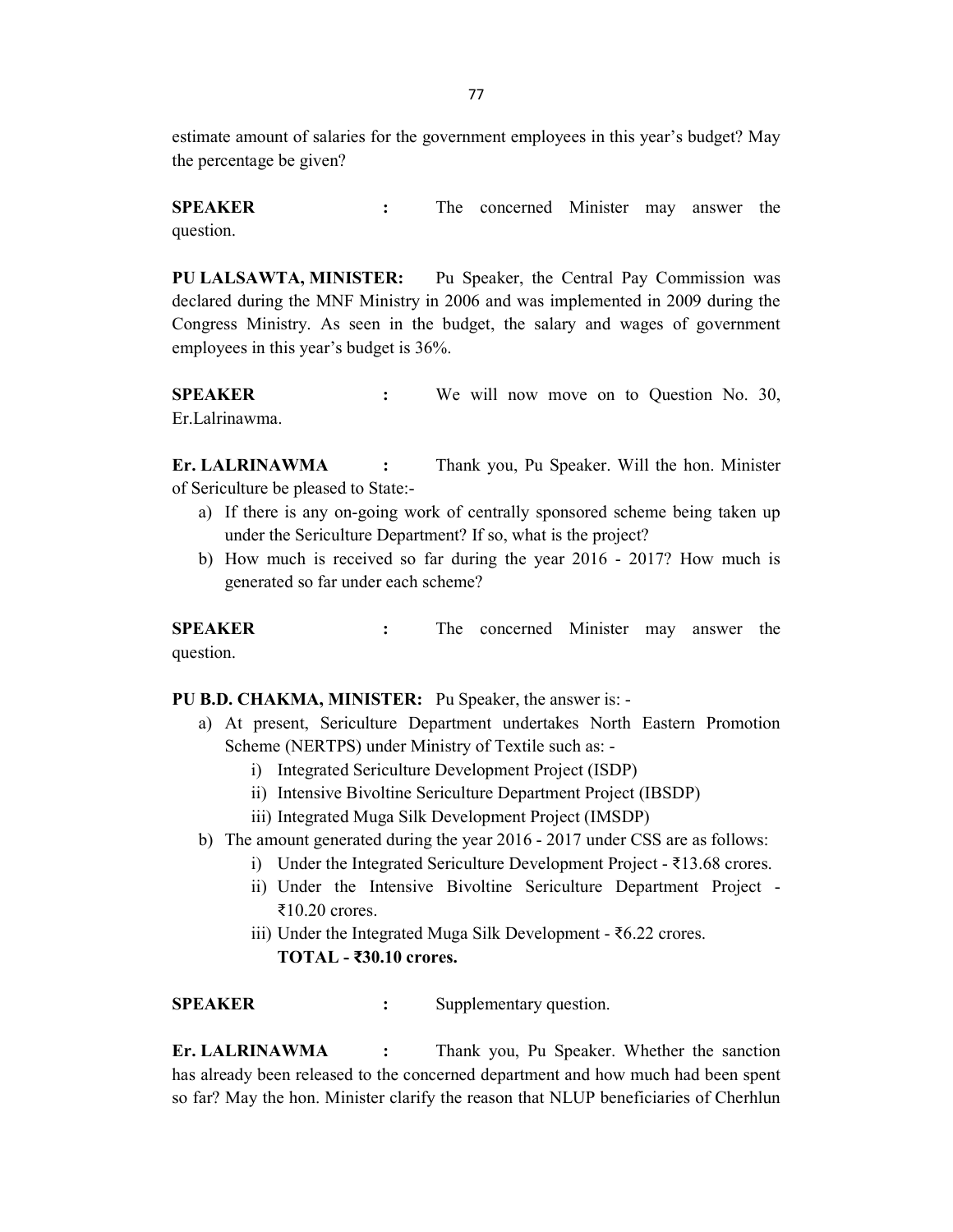are no longer receiving their NLUP installments?

SPEAKER : The hon. Minister may answer the question.

PU B.D. CHAKMA, MINISTER: Pu Speaker, to answer the question, Integrated Sericulture Development Project Scheme and the Intensive Bivoltine Sericulture Department Project are of the 3<sup>rd</sup> Installment Schemes and Integrated Muga Silk Development Project is of 1<sup>st</sup> Installment Schemes.

 Pu Speaker, regarding NLUP installment for Cherhlun, I have not received such information and we will enquire about it.

SPEAKER : Question No.31, Pu K. Sangthuama.

PU K. SANGTHUAMA : Thank you, Pu Speaker.

 Whether there is a separate authority assigned to recommend withdrawal of GP Fund?

SPEAKER : The hon. Minister of Finance may answer the question.

#### PU LALSAWTA, MINISTER: The answer is: -

Large number of applications for recommendation of GP Fund withdrawal is received by the Chief Minister, Ministers, Parliamentary Secretaries and MLAs. Thus, w.e.f 1.4.2016, an arrangement was made so that in one quarter, an amount of ₹40 lakhs may be granted by the aforementioned dignitaries and the concerned Under Secretaries. On the 1.10.2016, the amount is increased to ₹90 lakhs but no ceiling is fixed for the Chief Minister, Finance Minister and Parliamentary Secretaries. These reserved funds are not granted as Office Memorandum or Notifications. Apart from these, an amount of ₹35 crores is granted as GPF LOC in every Departments.

SPEAKER : Supplementary question.

PU K. SANGTHUAMA : Pu Speaker, a few days ago, one GPF subscriber came to me that he had a problem with withdrawal of his GPF which was recommended by the Parliamentary Secretary but the dealing staff sent back his application with a small yellow chit that no recommendation being attached for his withdrawal. As such is the case, may the government simplify the process of withdrawal of GPF?

SPEAKER : Dr. K. Beichhua.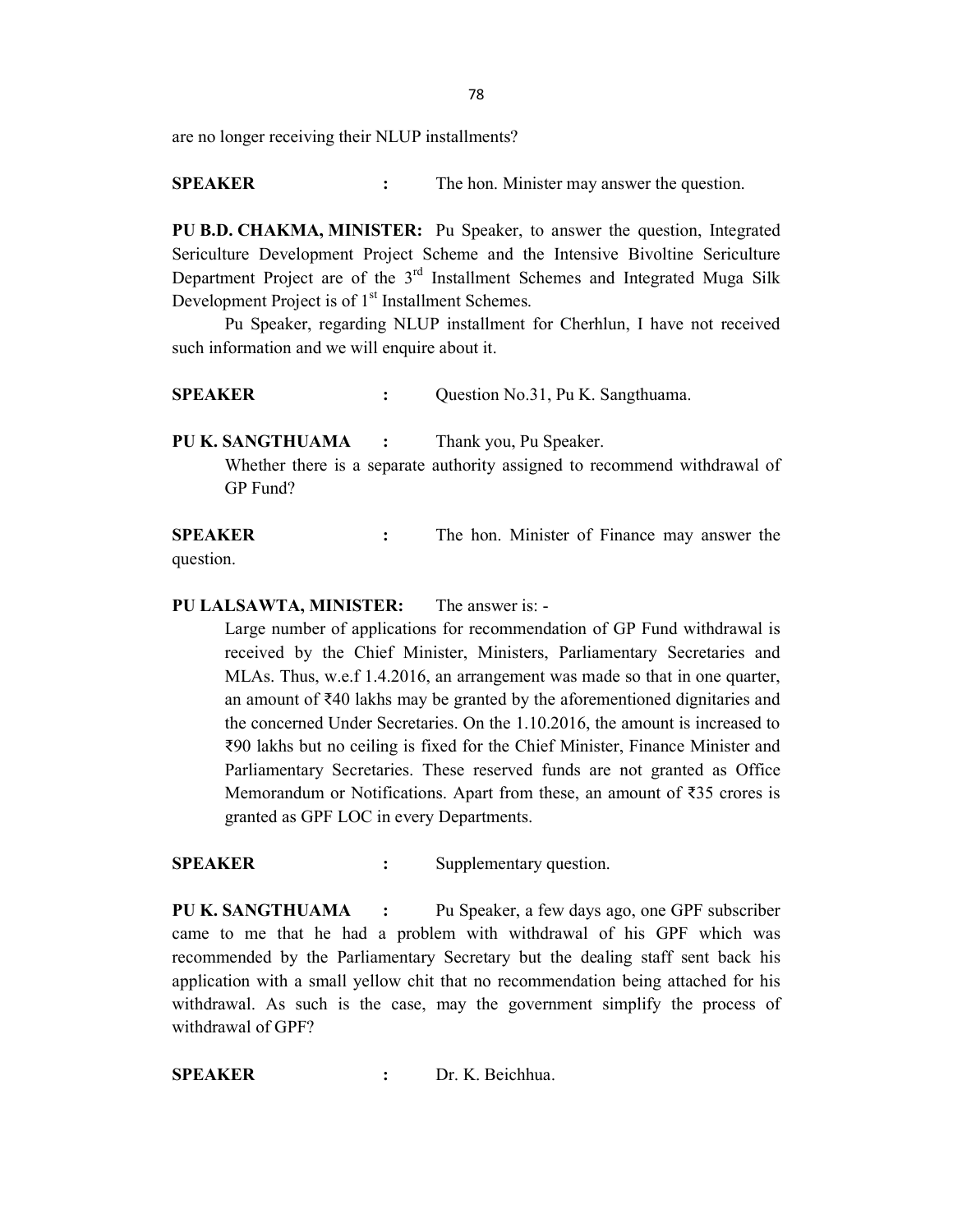Dr. K. BEICHHUA : Pu Speaker, it is such a problem for the applicants from a remote district like us to approach high level dignitaries for recommendation of their application. May the Govt. authorize all head of the departments for recommendation of GPF withdrawal? As a year of consolidation had been declared for two years, is it possible that we may go back to the same procedure for withdrawal of GPF? Besides, there are some who applied GPF withdrawal on urgent medical cases. May priority be given to such cases?

SPEAKER : Pu Vanlalzawma.

PU VANLALZAWMA : Pu Speaker, in the recent bye-election of the Local Council, withdrawal of GPF was very popular, and from what we heard, all the applicants within that Local Council area were successful in their applications for withdrawal of their GPF. Is that true?

**SPEAKER** : The concerned Minister may answer the question.

PU LALSAWTA, MINISTER: Pu Speaker, as mentioned earlier, we have a proper procedure for withdrawal of GPF as we have even faced many problems in the process. As far as possible, we have tried to fulfill the needs of all the applicants especially those who are in critical health condition.

 The concerned officials are authorized because they are liable to check the status of our fund and we have fewer crises in our LOC (Letter of Credit). As per the status of our funds, withdrawal of GPF has now been closed. I apologize to the applicant whose application recommended by the Parliamentary Secretary had been rejected.

 Regarding the suggestion for authorizing the Head of Departments, we do trust them and place an amount of  $\overline{335}$  crores for each quarter. But as mentioned earlier, there are instances when we have to be mindful of our financial status and at the same time, there are cases which need to be prioritized.

 The point relating to bye-election period, it is a fact that withdrawal of GPF was opened w.e.f. July to December. In this connection, it is our wish to give all the applicants the amount being but we need to have in mind our financial status on the other hand.

SPEAKER : We will now move on to Question No.32, Pu Lalruatkima.

PU LALRUATKIMA : Will the hon. Minister of Sericulture Department be pleased to state: -

a) The NLUP fund received for a period of 2011-2016; and, the amount in year-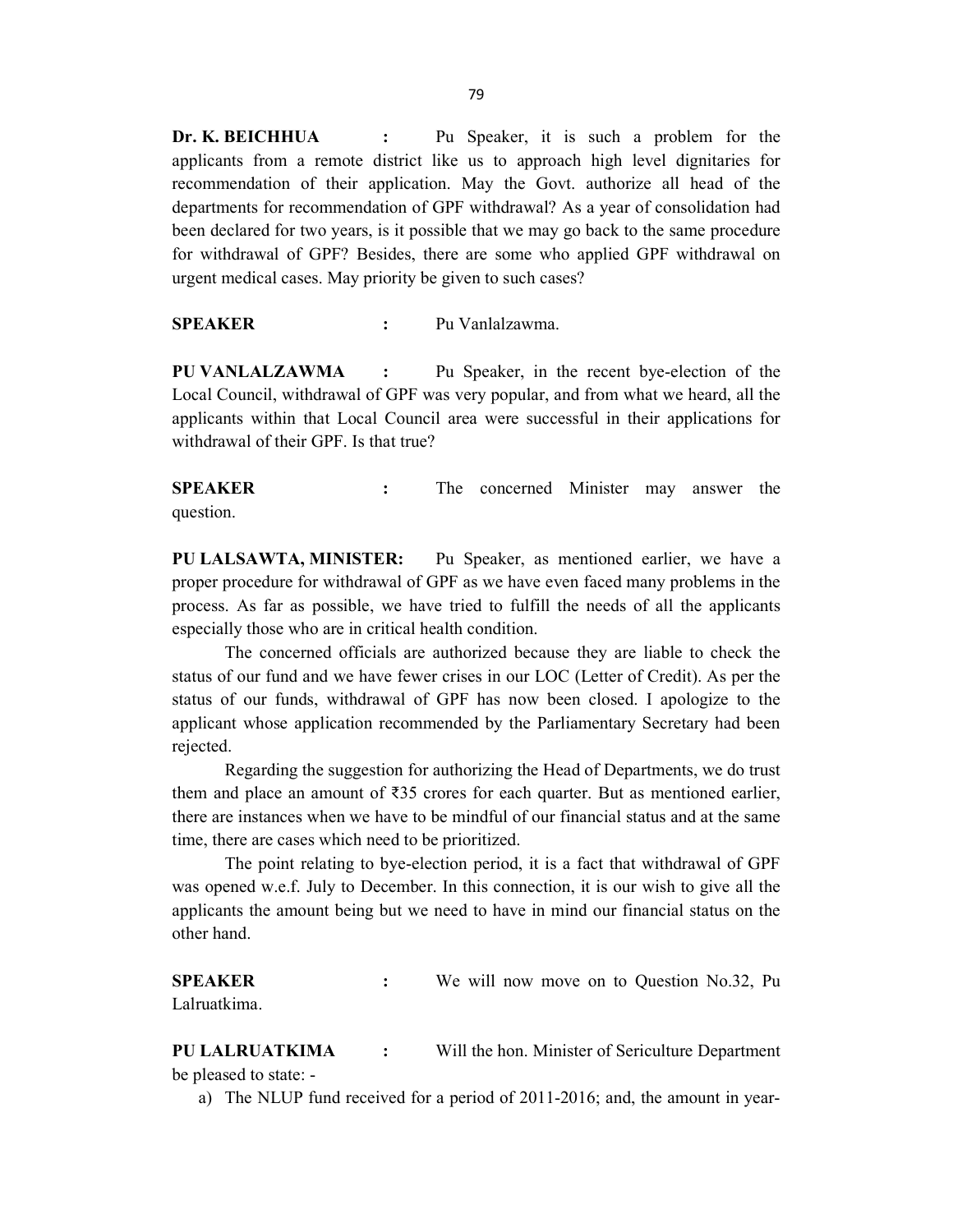wise.

- b) In which trade initiatives are made and number of beneficiaries in such trades respectively;
- c) The amount given in cash to the beneficiaries; and, any other benefit being provided;
- d) How many phases have been implemented so far and how many left to be done?

SPEAKER : The concerned minister may answer the question.

#### PU B.D. CHAKMA, MINISTER: Pu Speaker, the answer is: –

a) The amount received for development funds are as follows:

| $2011 - 2012$ - ₹120 lakhs |  |
|----------------------------|--|
| $2012 - 2013$ − ₹856 lakhs |  |
| $2013 - 2014$ - ₹285 lakhs |  |

For infrastructure: -

| 2011-2012                        | - ₹12.87 lakhs |
|----------------------------------|----------------|
| 2012, 213 & 2014                 | - ₹11.26 lakhs |
| $2014, 2015 \& 2016$ - ₹10 lakhs |                |

For training expenses and Contingency Funds:

| $2012 - 2013$ - ₹25 lakhs  |  |
|----------------------------|--|
| $2013 - 2014$ - ₹20 lakhs  |  |
| $2014 - 2015 - 10$ lakhs   |  |
| $2015 - 2016$ - ₹15 lakhs. |  |

- b) Initiative has been made under Mulberry Silkworm Rearing trade with 2194 Nos. beneficiaries.
- c)  $\bar{\tau}$ 17,32,38,240/- is given in cash and additional benefit of rearing appliances and GCI roofing for rearing house have also been provided.
- d) We have completed the  $4<sup>th</sup>$  Phase and we do not have a future prospect at present.

SPEAKER : Supplementary question.

PU LALRUATKIMA : Thank you, Pu Speaker. My question for the hon. Minister is: –

i) In the Session of 29<sup>th</sup> March, 2006, the hon. Minister stated that  $\overline{\text{5250,00,000}}$ of NLUP fund as being placed under K-Deposit but it is not mentioned as of now. Where are those funds being allotted?

ii) As per the Economic Survey of 2015-2016, the total number of NLUP beneficiaries is 2206 but the hon. Minister stated the same as 2,194. May this be clarified and how many beneficiaries have discontinued rearing of silkworms and,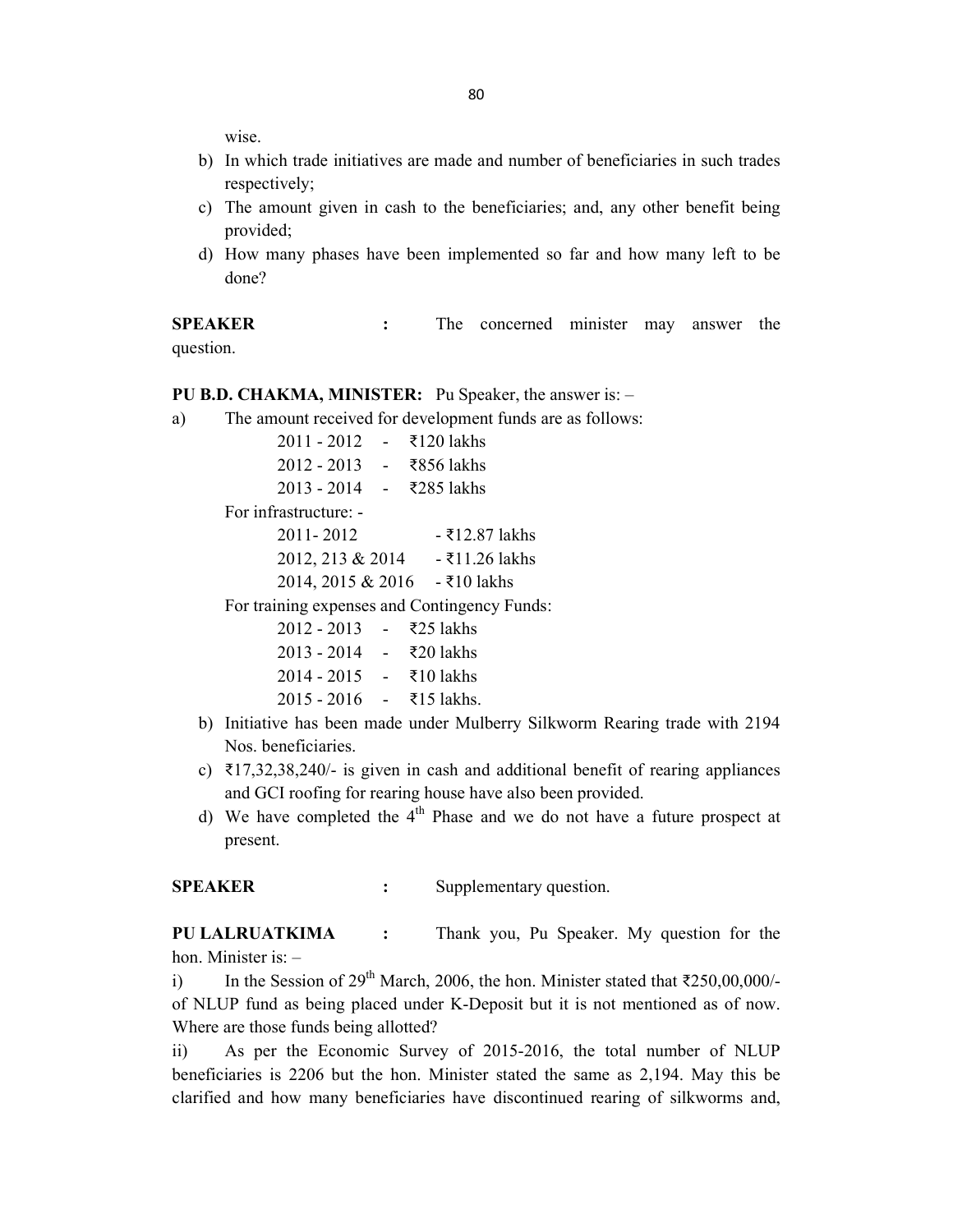what are their reasons? What is the quantity of cocoons harvested during 2015-2016 and what is the total value? Is the government aware of the fact that on  $2<sup>nd</sup>$  December. 2016, one MLA was not permitted to enter the area? Whether action is taken in this regard?

**SPEAKER** : The concerned Minister may answer the question.

PU B.D. CHAKMA, MINISTER: Pu Speaker, to answer the hon. Member's question, during 2014 - 2015, 100 - 150 lakh rupees had already been withdrawn from NLUP fund and the remaining ₹150 lakh is kept under K-Deposit. Regarding 2194, it is the finalized numbers of NLUP beneficiary.

PU LALRUATKIMA : Pu Speaker, according to the Economic Survey, it is 2206 but the number stated by the hon. Minister is 2194. Can we resolve the discrepancy so that we may be more careful in the future?

PU B.D. CHAKMA, MINISTER: Pu Speaker, 2194 is the finalized number.

PU LALRUATKIMA : Pu Speaker, how many have discontinued with their trade and what are their reasons?

PU B.D. CHAKMA, MINISTER: There are 10 from Saiha, 9 from Khawhai and 2 from Darlung who have abandoned and the total number of unsuccessful beneficiary is determined as 0.95% only. An enquiry had been prevailed by the department yet no action is taken. Thank you.

SPEAKER : We will now move on to Question No.33, Pu Lalrinawma.

Er. LALRINAWMA : Thank you, Pu Speaker. Will the hon. Minister of Horticulture Department be pleased to state: –

- a) If there is any Green House material being purchased during 2015-2016? If so, how many and at what rate?
- b) To how many, the material is being issued in District-wise?

SPEAKER : The concerned Minister may answer the question.

PU P.C. LALTHANLIANA, MINISTER: Pu Speaker, answer to the hon. Member's question is: –

a) Purchase of Green House materials during 2015-2016 is as follows: -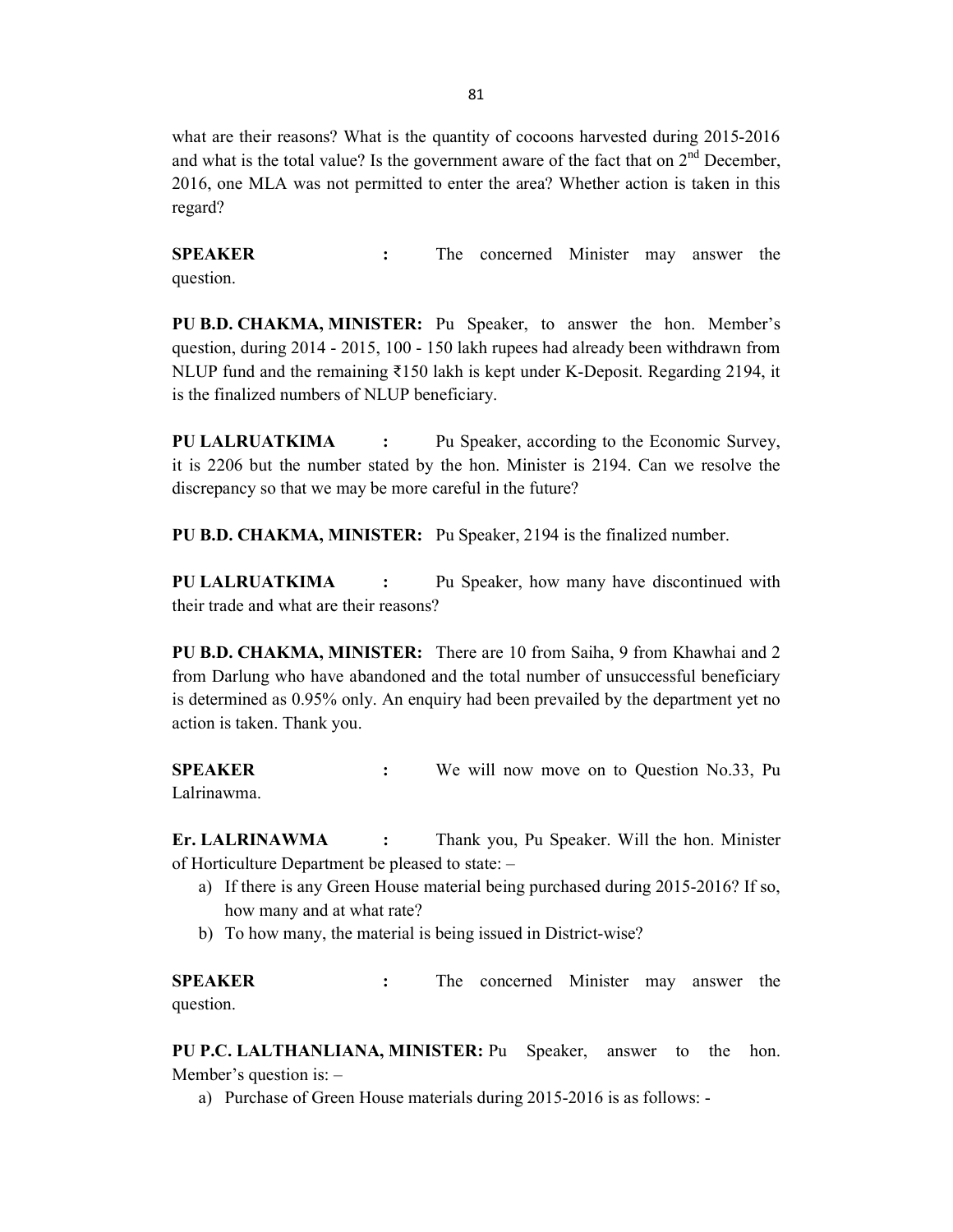- i) Under MIDH 48 Nos. at the rate of 865/- per sq. meter;
- ii) Under RKVY 44 Nos. at the rate of 1,100/- per sq. meter.
- b) Within Aizawl District, 6 Nos. were issued under MIDH and 16 Nos. under RKVY; in Lunglei District, 6 Nos. under MIDH and 6 Nos. under RKVY; in Serchhip District, 6 Nos. under MIDH and 6 Nos. under RKVY; in Kolasib District, 6 Nos. under MIDH and 6 Nos. under RKVY; in Mamit District, 6 Nos. under MIDH and 4 Nos. under RKVY; in Lawngtlai District, 6 Nos. under MIDH and NIL under RKVY; in Saiha District, 6 Nos. under MIDH and NIL under RKVY.

SPEAKER : Supplementary question.

Er. LALRINAWMA : Thank you, Pu Speaker. My question is - How many square meters are there in a Green House and what is the cost per square meter? Why is the rate of MIDH and RKVY not the same?

SPEAKER : The concerned Minister.

PU P.C. LALTHANLIANA, MINISTER: Pu Speaker, RKVY included the installation charge but not under MIDH. So, the rate cannot be the same.

Dr. K. BEICHHUA : Pu Speaker, what is the reason of NIL beneficiaries within Saiha District under RKVY?

SPEAKER : The concerned Minister.

PU P.C. LALTHANLIANA, MINISTER: Pu Speaker, any fund from RKVY allocated to the District Council is handed over the District Council itself. Hence, the Department does not interfere in the utilization of such funds.

SPEAKER : Er. Lalrinawma.

Er. LALRINAWMA : Pu Speaker, at what subsidized rate the material is issued to the beneficiary?

SPEAKER : The concerned Minister.

PU P.C LALTHANLIANA, MINISTER: Pu Speaker, the beneficiary purchase the material at 10% of the actual rate.

SPEAKER : We will now move on to Question No. 34, Dr. K. Beichhua.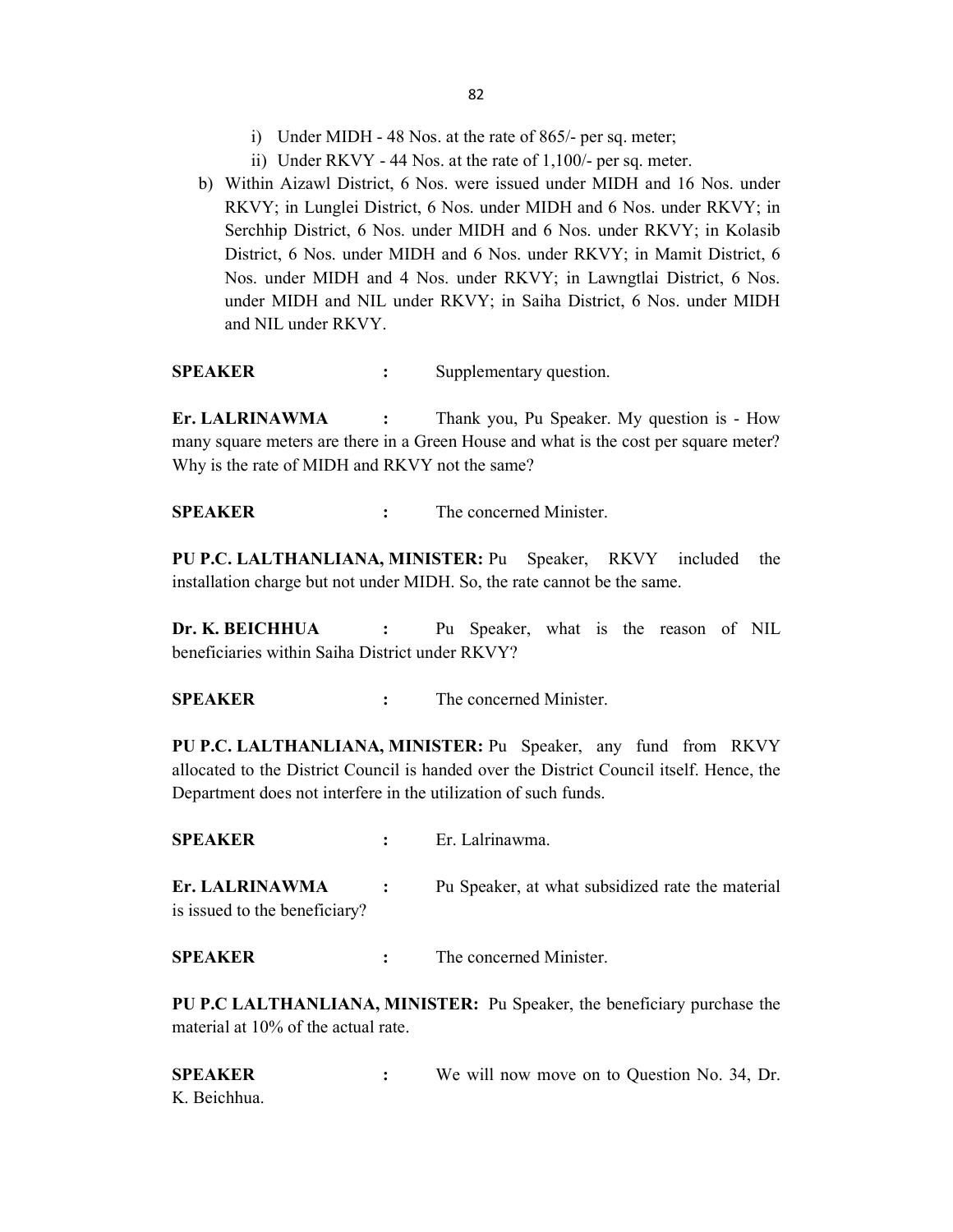Dr. K. BEICHHUA : Will the hon. Minister of Art & Culture Department be pleased to state: –

- a) Whether there is any Mizo youth receiving Financial Assistance for Promotion and Dissemination of Tribal/Folk Art & Culture from the Ministry of Culture, Govt. of India;
- b) If so, names of the recipient;
- c) If not, whether there is a plan to take the step in this regard;
- d)Whether there is any among our youth who is receiving scholarship from the Ministry of Culture, Govt. of India.

SPEAKER : The concerned Minister.

PU R. ROMAWIA, MINISTER: Pu Speaker, the answer is: -

- a) There are number of Mizo youth who received Award from NEZCC under the Scheme, Guru Shishya Parampara and Young Talented Artistes.
- b) The following are the recipients during 2016-2017: –

Young Talented Artistes Awards (Painting) :

- i) Ms. Zonunchami
- ii) Ms. Lalhruaitluangi.

GURU Shishya Parampara:

- i) Mr. Laltlanthanga,
- ii) Mrs. K.C. Runremsangi,
- iii) Mr. Vanlalhuma and
- iv) Mr. Lalchhuankima. Apart from this, we also have many other recipients during 2006-2007 and 2007-2008.
- c) Yes, initiative is made in this regard.
- d) There is none among the Mizos receiving a scholarship from the Ministry of Culture, Govt. of India.

SPEAKER : We will now move on to Question No.3, Pu Lalruatkima.

PU LALRUATKIMA : Thank you, Pu Speaker. Will the concerned Minister of AH  $&$  Veterinary Department be pleased to state:  $-$ 

- a) Whether there is any modern meat shop at Aizawl. If so, how many are there and in which locality?
- b) If necessary equipment is provided to the proprietor of such shop? If so, what kind of equipments is provided?

SPEAKER : The concerned Minister may answer the question.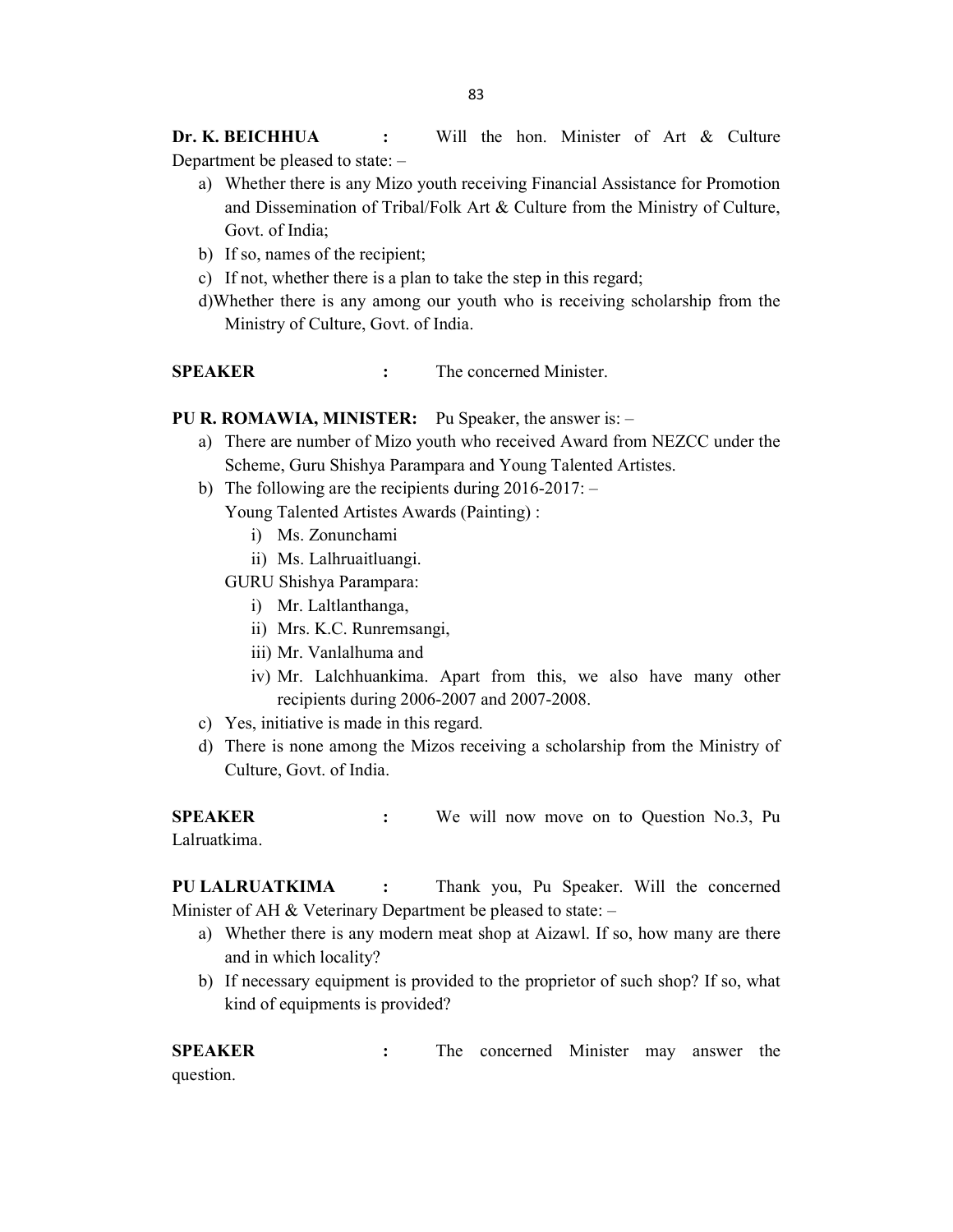### PU P.C. NGUNLIANCHUNGA, MINISTER: Pu Speaker, the answer is: -

- a) There are 11 Nos. Modern Meat Shops at Aizawl; and, the location and its proprietors are as follows: –
	- 1. Modern Meat Shop, Bawngkawn Prop. K. Lallawmzuali,
	- 2. Modern Meat Shop, Ramhlun Venglai Prop. Lalhlupuii Ralte,
	- 3. Modern Meat Shop/BD Meat House , Chaltlang Dawrkawn Prop. R.L. Rengkunga,
	- 4. Modern Meat Shop, Chandmari Prop. Vanlalpeki,
	- 5. Modern Meat Shop, Zarkawt Prop. Lalhmangaiha,
	- 6. Modern Meat Shop, Dawrpui Prop. Chhuani,
	- 7. Modern Meat Shop, Treasury Square Prop. Jire Lalawmpuia Sailo,
	- 8. Modern Meat Shop, Sikulpuikawn Prop. Lalnunmawii/Lalremsiami,
	- 9. Modern Meat Shop, Dinthar Prop. Vanlalchhanchhuaha,
	- 10. Modern Meat Shop, Vaivakawn Prop. Lil Shiny Store,
	- 11. Modern Meat Shop, Khatla Prop. Dengrikhumi.
- b) Equipments such as meat tray and deep freezer are not given but were rented out to such Modern Meat Shops.

SPEAKER : Supplementary question.

PU LALRUATKIMA : Thank you, Pu Speaker. The hon. Minister informed the House that Modern Meat Shops as being opened in various localities, but we hardly seen such shops opened. Is it due to unavailability of healthy meat? If so, how did the department deals with equipments being provided since the said shops are no longer functioning?

SPEAKER : The concerned Minister.

PU C. NGUNLIANCHUNGA MINISTER: Pu Speaker, the Modern Slaughter House was established at Bung Bangla in 2012 and is now handed over to the individuals. It is a fact that fresh and hygienic meat could not be made available on regular basis due to the spread of PRRS which further affected the business of such shops. Deep freezers which were rented out at the rate of  $\bar{\tau}100$  per month are now being returned and kept at Mualpui Slaughter House.

SPEAKER : We will now move on to Question No. 36, Er. Lalrinawma.

Er. LALRINAWMA : Will the hon. Minister of Finance Department be pleased to state: –

- a) The amount of Corpus Fund under Mizoram Health Care Scheme at present.
- b) At what rate of interest the Corpus Fund is deposited?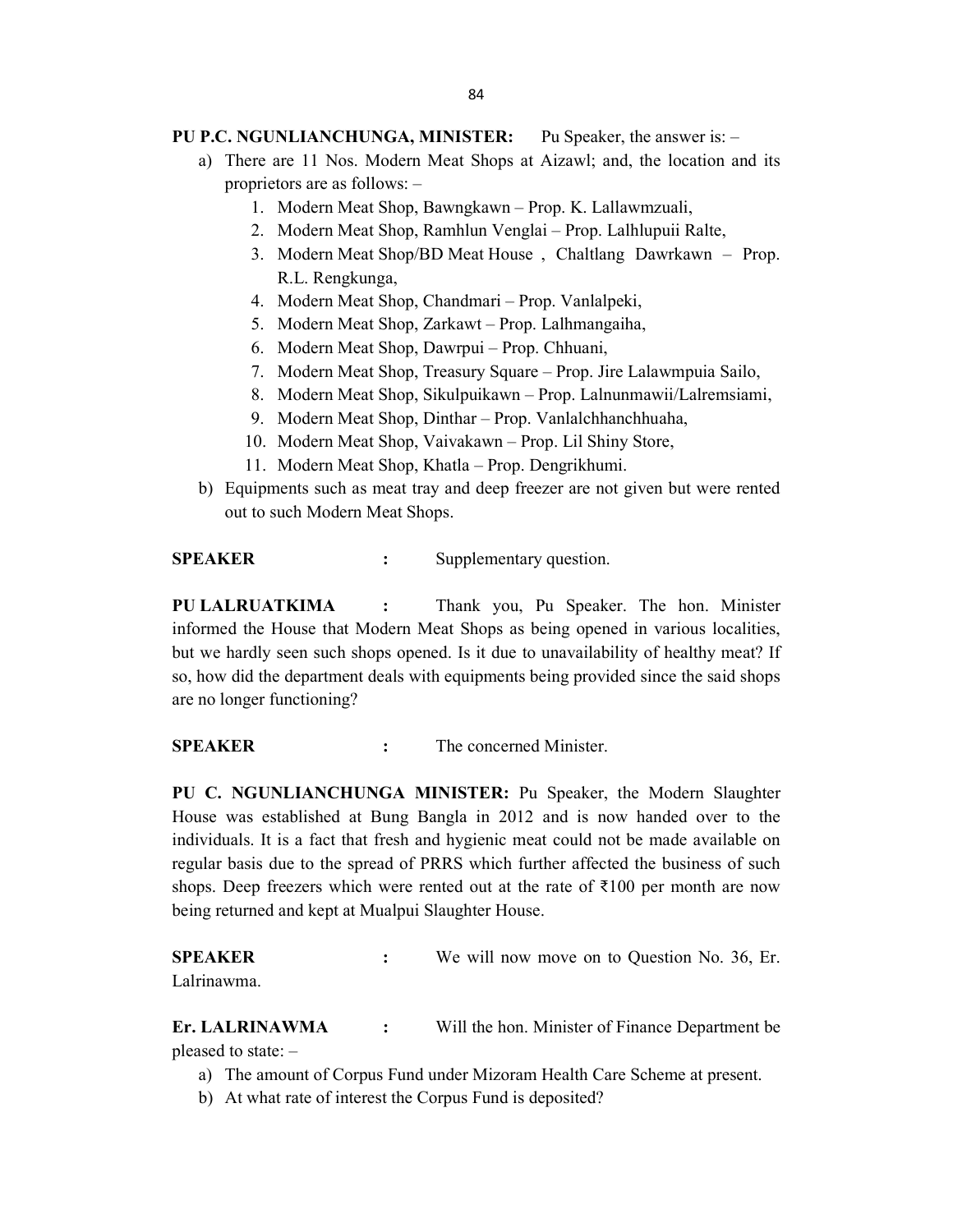85

c) What is the amount of interest during 2016 – 2017?

#### SPEAKER : The concerned Minister.

PU LALSAWTA, MINISTER: Pu Speaker, the answer is: -

a) The amount of Corpus Funds under Mizoram Health Care Scheme at present amounting to ₹1,55,56,71,000/-

| SI.            | <b>Name of Bank</b>       | Corpus Amount $(\bar{\zeta})$ | RoI           |
|----------------|---------------------------|-------------------------------|---------------|
| Nos.           |                           |                               | $\frac{0}{0}$ |
| 1              | Apex Bank, Tresury Square | 20,00,00,000.00               | 9.55          |
| $\overline{2}$ | Apex Bank, Tresury Square | 7,00,00,000.00                | 9.55          |
| 3              | Apex Bank, New Sectt.     | 18,33,40,000.00               | 8.33          |
| 4              | MRB, Khatla               | 40,00,00,000.00               | 9.25          |
| 5              | MRB, Khatla               | 55,00,75,000.00               | 9.25          |
| 6              | MRB, Chanmari             | 2,00,00,000.00                | 9.25          |
| 7              | MUCO, Zarkawt             | 5,00,00,000.00                | 9.75          |
| 8              | SBI, New Market           | 90,00,00,000.00               | 8.25          |
| 9              | IDI Bank, Chandmari       | 90,00,00,000.00               | 8.00          |
| 10             | IDI Bank, Chandmari       | 90,00,00,000.00               | 8.00          |
| 11             | IDI Bank, Chandmari       | 90,00,00,000.00               | 8.00          |
| <b>TOTAL</b>   |                           | ₹1,55,56,71,000.00            |               |

b) The amount of interest in different banks are as the following: -

c) The amount of interest on the  $3<sup>rd</sup>$  quarter (Dec.2016) during 2016-2017 is ₹9,65,54,252.00/-

SPEAKER : Supplementary question.

Er. LALRINAWMA : Thank you, Pu Speaker. Corpus Fund is very important as it in which the majority of rural people rely on it on when it come to healthcare. So, is it possible to put some more on Corpus Fund for the demand is increasing? Secondly, we have seen the difference in the interest rate depending on the Banks. Is not is possible to deposit such funds in the Bank with highest interest rate considering that even 1 percent is worthwhile for the concerned people?

### SPEAKER : Pu T.T. Zothansanga.

PU T.T.ZOTHANSANGA : Thank you, Pu Speaker. Will the hon. Minister of Finance be pleased to state: –

 If funds under Healthcare scheme which had been deposited at Bajaj Alliance by the names of some individuals with the interest amounting to  $\overline{\xi}$ 120 lakh have been withdrawn?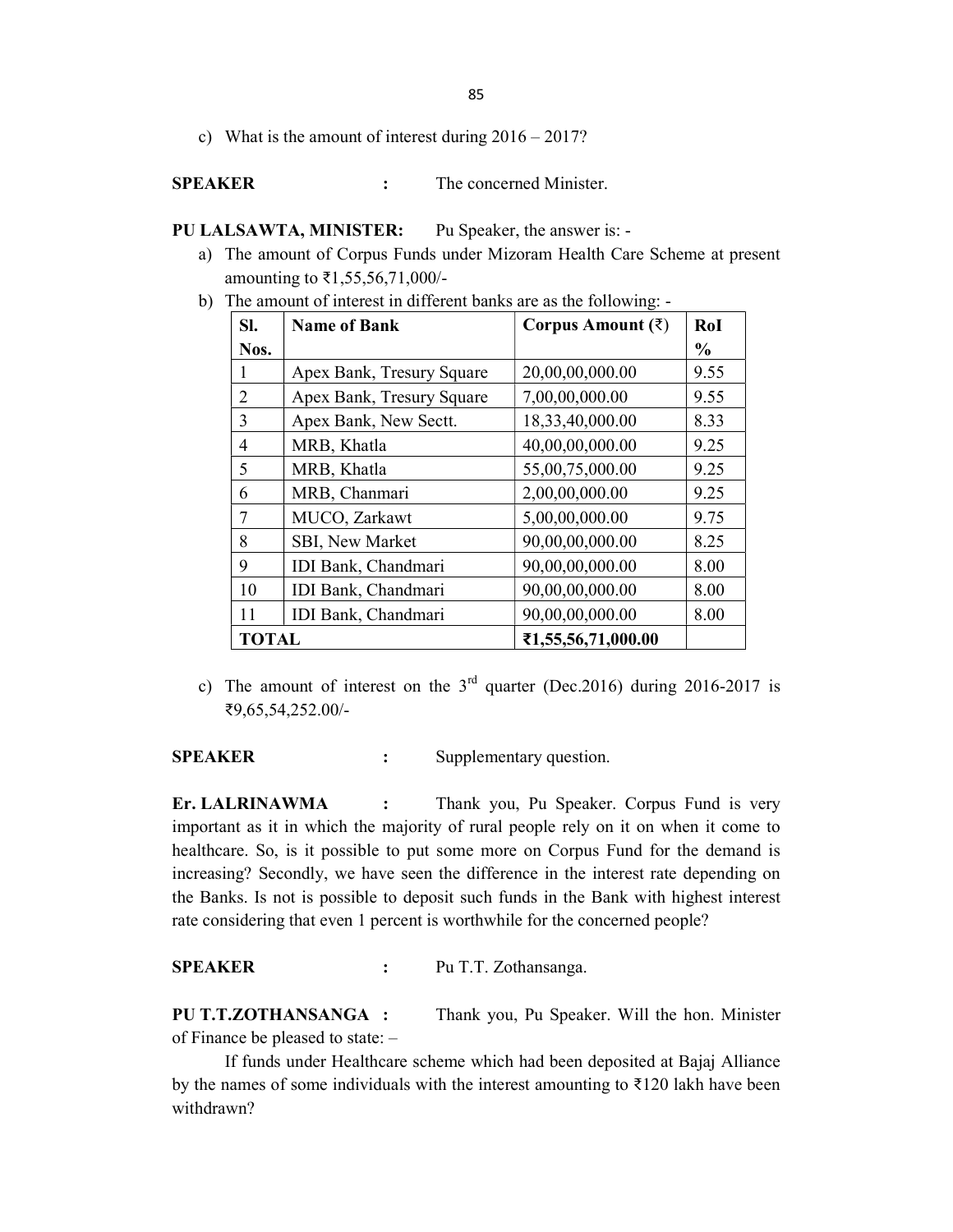If any of the account holders cause problem on withdrawal of the amount?

SPEAKER : Pu Lalruatkima.

PU LALRUATKIMA : Thank you, Pu Speaker. Why did some portions of the amount being deposited in the Nationalized Banks at the interest of 8% where as there are number of states own Banks such as Cooperative Apex Bank and Rural Bank with interest rate of 9.25%? Is it possible to deposit the entire amount at the same Bank?

SPEAKER : The concerned Minister.

PU LALSAWTA, MINISTER: Pu Speaker, regarding the Corpus Fund, a committee has been set up which deals with maintenance of the account as per the agenda. Regarding choice of the Bank, many things needs to be considered like the financial positions, liquidity etc. So, after considering all these, the committee decided what is best for us.

PU LALRUATKIMA : Does it mean that we have no trust issues on locally established Banks?

PU LALSAWTA, MINISTER: Pu Speaker, we do have it as any Bank within our state is of local staff majority but we have to determine which bank has reliability most for our financial investment and we needs to take extreme precautions in this regard.

 Pu Speaker, regarding the question of Pu T.T Zothansanga, I may provide the answer later in the session.

**SPEAKER** : Question hour has come to an end; I will now call upon Pu R. Romawia, the hon. Minister to move a Motion regarding the Financial Election.

PU R.ROMAWIA, MINISTER: With your permission, Pu Speaker, I move the motion in regard to the Election to Financial Committee, "that the members of this House do proceed to elect in the manner require sub-rule 1 of rule 202 read with Rule 254 of the Rules of Procedure and Conduct of Business in Mizoram Legislative Assembly for the remaining period of the time". Thank you.

SPEAKER : We will now move on to Laying of Papers. I call upon Pu Lalsawta, the hon. Minister to lay the Papers.

PU LALSAWTA, MINISTER: Pu Speaker, with your permission and of the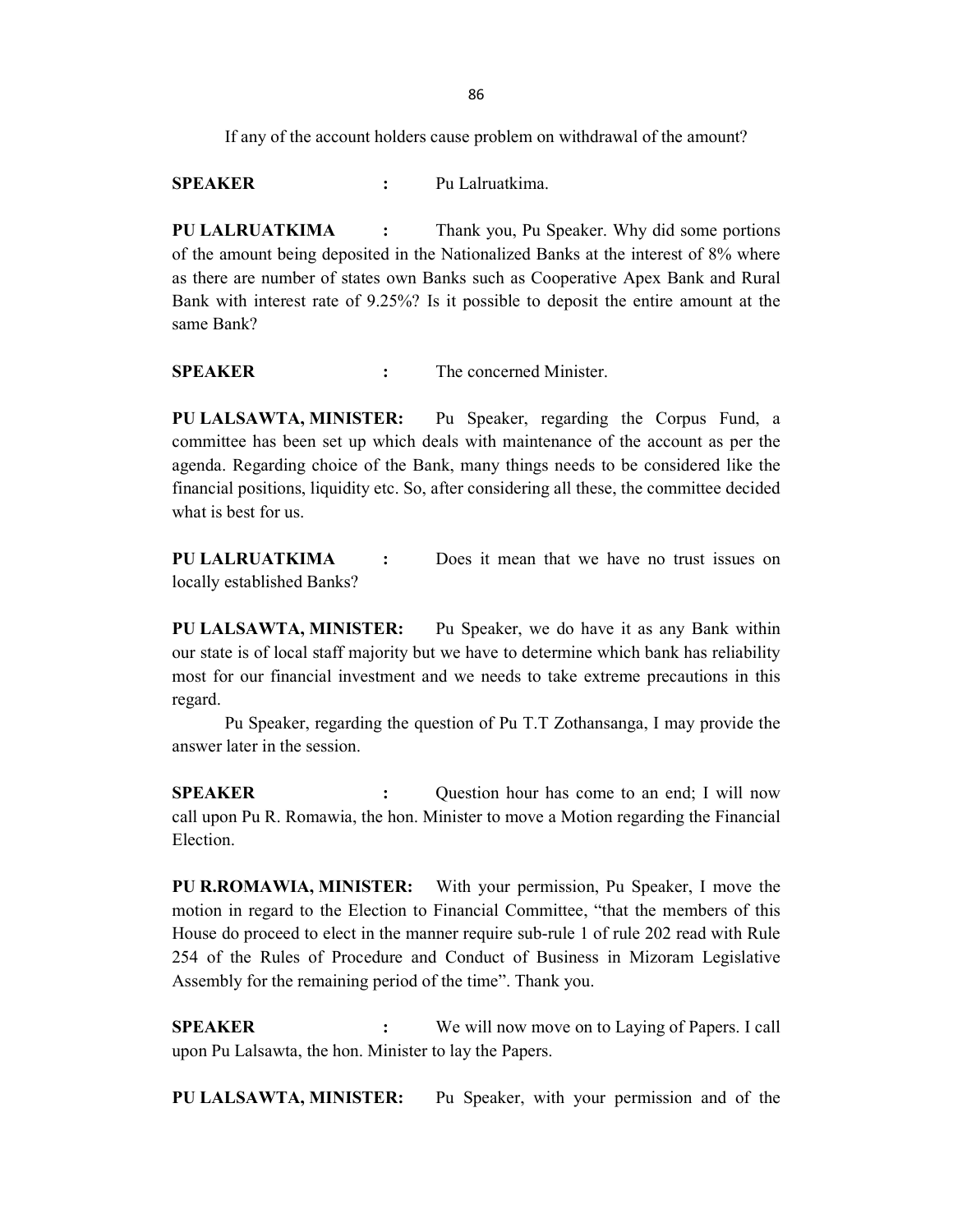House, I hereby lay the Economic Survey, 2016-2017.

 Pu Speaker, to add a few points which I believe to be necessary for economic policy formulation, the average growth rate of Mizoram during 2015-2016 is 9.18% and the estimated growth rate for the this year 2016-2017 is 9.06% whereas the growth rate of the nation is 7.6%. It means the growth rate of our State is a bit higher than that of the national. The State per capita income during 2016 - 2017 is  $\bar{\xi}$  95,317/while the national is ₹ 93,293/- which means Mizoram is a bit higher than that of the national.

 Under the ongoing flagship programme NLUP, the area covered by jhum cultivation decreased from 28,562 hectares during 2010-2011 to 19,854 hectares during 2015-2016 which means we have made improvement in the preservation of forest and environment. I am sure this will also help a great deal in the New Economic Development Policy formulation. Thank you.

SPEAKER : The copy may be distributed.

PU P.C. ZORAMSANGLIANA: Thank you, Pu Speaker. I, first of all would like to stress on the Action Taken Report relating to Bamboo Development Agency.

 Unfortunately, initiatives of the concerned department are less satisfactory though improvement is seen in Handicrafts cluster, Bamboo plantation in rural market. Particularly in Bamboo chipping units, I request that initiatives may be made by Commerce and Industry department for the growth of this section.

 Pu Speaker, with your permission and on authorization of the Estimates Committee, I hereby present the  $6<sup>th</sup>$  and  $7<sup>th</sup>$  Report of the Committee on Estimates on Bamboo Development Agency and Kaladan Multi Modal Transit Transport Project on the Table of the House. Thank you.

PU LALRUATKIMA : Thank you, Pu Speaker. I thank the Department of Environment Forest & Climate Change for implementing the recommendations and

 I also express my gratitude to PHE for implementing the recommendations based on PAC Report page 16.

Pu Speaker, with your permission and of the House, I lay "The  $19<sup>th</sup>$  report on Action Taken Report on Environment, Forest and Climate Change Department and 20<sup>th</sup> Report on Action Taken Report on Public Health Engineering Department" on the Table of the House. Thank you.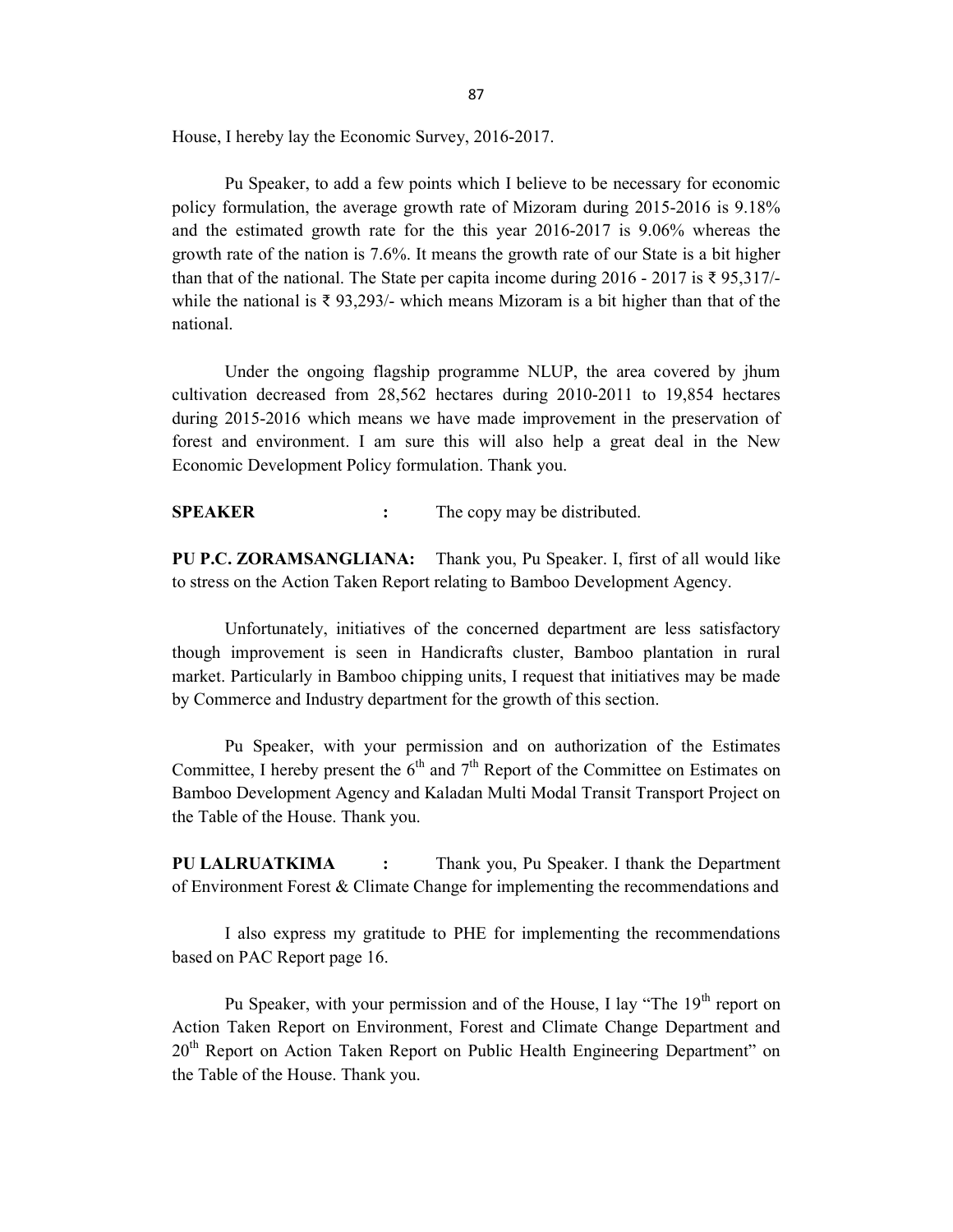SPEAKER : Let the copy be distributed.

PU R. VANLALVENA : Pu Speaker, with your permission and of the House, I lay, the  $8<sup>th</sup>$  Report relating to Health Care Scheme and  $7<sup>th</sup>$  Report relating to Ayurveda, Yoga and Naturopathy, Unani, Sidha and Homeopathy (AYUSH) under Health & Family Welfare Department and  $4<sup>th</sup>$  and  $5<sup>th</sup>$  Report of the Committee on Government Assurance on the Table of the House. Thank you.

SPEAKER : Let the copy be distributed. We will now move on to Financial Business and the hon. Minister, Pu Lalsawta may move the Supplementary Demand for Grant 2016 & 2017 for discussion.

PU LALSAWTA, MINISTER: Pu Speaker, with the recommendation of His Excellency, the Governor and with your permission, Sir, I introduce "The Mizoram Appropriation No.1 Bill, 2017" in the House. This Appropriation No.1 Bill is a Supplementary Demands.

SPEAKER : Since the Supplementary Demands had already been utilized, I do not think there is much to be discussed; so, the hon. Minister may now move to pass this particular Demand.

PU LALSAWTA, MINISTER: Pu Speaker, with your permission and on recommendation of the Governor, I move the additional grant for the following Demands of the following Departments, such as: -

| Demand<br>Nos. | Department                               | <b>Amount in lakhs</b><br>(₹) |
|----------------|------------------------------------------|-------------------------------|
| 1              | Legislative Assembly                     | 72.47                         |
| 2              | Governor                                 | 9.00                          |
| 3              | Council of Ministers                     | 37.50                         |
| 4              | Law & Judicial                           | 1467.10                       |
| 5              | Vigilance                                | 36.60                         |
| 6              | Land Revenue & Reforms                   | 261.66                        |
| 7              | Excise & Narcotics                       | 219.68                        |
| 8              | Taxation                                 | 156.46                        |
| 9              | Finance                                  | 802.80                        |
| 10             | Mizoram Public Service Commission        | 10                            |
| 11             | Secretariat Administration Department    | 735.03                        |
| 12             | Parliamentary Affairs Department         | 16.00                         |
| 13             | Personnel & Administrative Reforms       | 45.59                         |
| 14             | Planning & Programme Implementation      | 861.84                        |
| 15             | <b>General Administration Department</b> | 1975.35                       |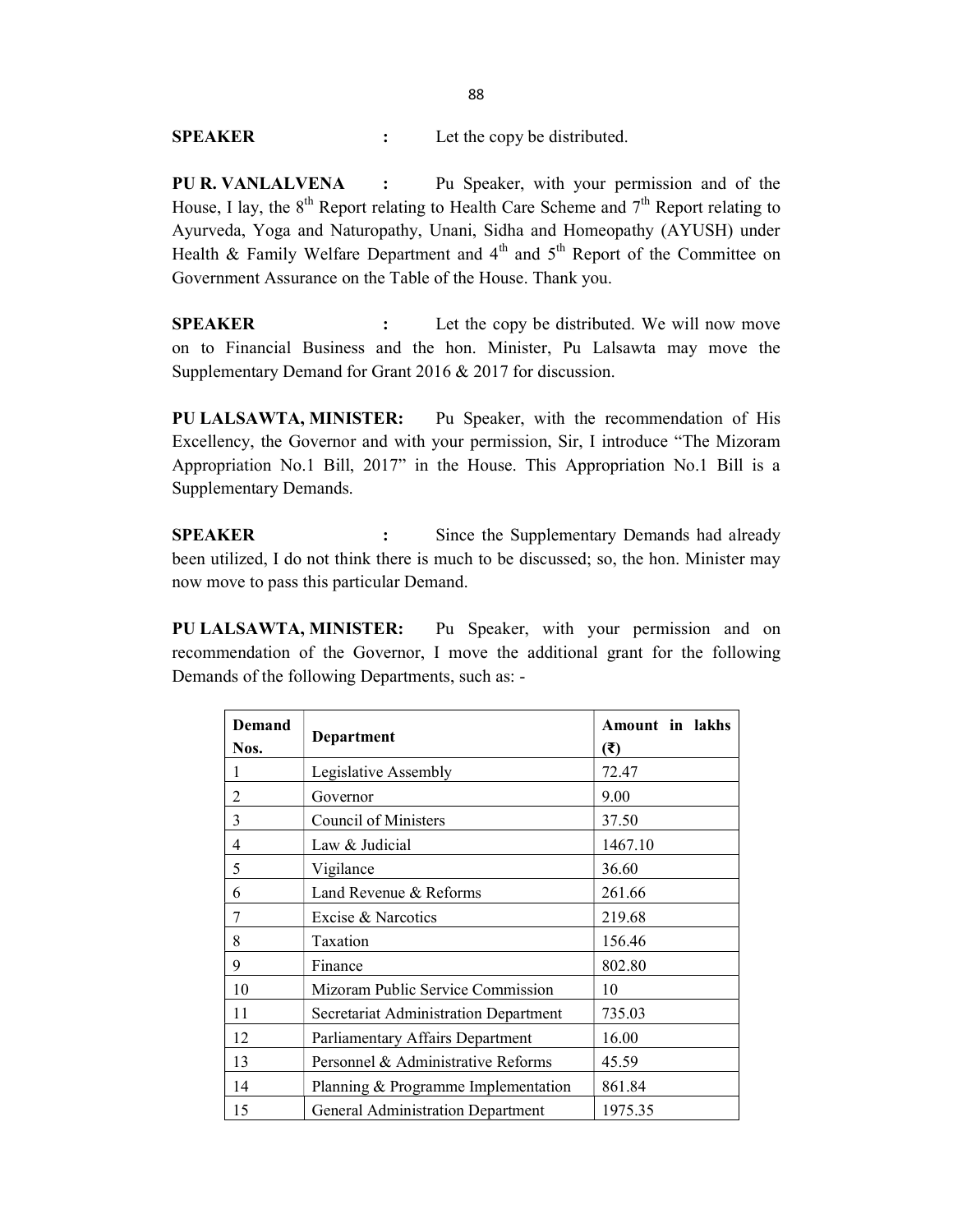| 16 | Home                                                 | 7378.70                  |  |  |  |
|----|------------------------------------------------------|--------------------------|--|--|--|
| 17 | Food, Civil Supplies & Consumer Affairs              | 2290.83                  |  |  |  |
| 18 | Printing & Stationery                                | 462.40                   |  |  |  |
| 19 | Local Administration Department                      | 3336.34                  |  |  |  |
| 20 | <b>School Education Department</b>                   | 7871.52                  |  |  |  |
| 21 | Higher & Technical Education                         | 1974.70                  |  |  |  |
| 22 | Sports & Youth Services                              | 1180.43                  |  |  |  |
| 23 | Art & Culture                                        | 332.92                   |  |  |  |
| 24 | Medical & Public Health                              | 15935.04                 |  |  |  |
| 25 | Water Supply & Sanitation                            | 12706.11                 |  |  |  |
| 26 | Information & Public Relations                       | $\frac{252.68}{1314.14}$ |  |  |  |
| 27 | District Councils & Minority Affairs                 |                          |  |  |  |
| 28 | Labour,<br>&<br>Industrial<br>Employment<br>Training | 536.50                   |  |  |  |
| 29 | Social Welfare Department                            | 6125.22                  |  |  |  |
| 30 | Disaster Management & Rehabilitation                 | 66.08                    |  |  |  |
| 31 | Agriculture                                          | 7043.68                  |  |  |  |
| 32 | Horticulture                                         | 1095.75                  |  |  |  |
| 33 | Soil & Water Conservation                            | 565.98                   |  |  |  |
| 34 | Animal Husbandry & Vety                              | 1181.21                  |  |  |  |
| 35 | Fisheries                                            | 2210.87                  |  |  |  |
| 36 | Environment, Forests & Climate Change                | 6591.51                  |  |  |  |
| 37 | Co-operation                                         | 45.00                    |  |  |  |
| 38 | Rural Development                                    | 13076.82                 |  |  |  |
| 39 | Power & Electricity                                  | 21331.19                 |  |  |  |
| 40 | Commerce & Industries                                | 3727.96                  |  |  |  |
| 41 | Sericulture                                          | 332.38                   |  |  |  |
| 42 | Transport                                            | 192.80                   |  |  |  |
| 43 | Tourism                                              | 2192.27                  |  |  |  |
| 44 | Trade & Commerce                                     | 759.87                   |  |  |  |
| 45 | Public Works Department                              | 24208.95                 |  |  |  |
| 46 | Urban<br>Development<br>&<br>Poverty<br>Alleviation  | 9488.68                  |  |  |  |
| 47 | Minor Irrigation                                     | 438.00                   |  |  |  |
| 48 | Information<br>$\&$<br>Communication<br>Technology   | 634.80                   |  |  |  |
| 49 | Public Debt                                          | 744.96                   |  |  |  |
|    | <b>GRAND TOTAL</b>                                   | 164538.03                |  |  |  |

Thus, I appeal to this august House to pass these Supplementary Demands.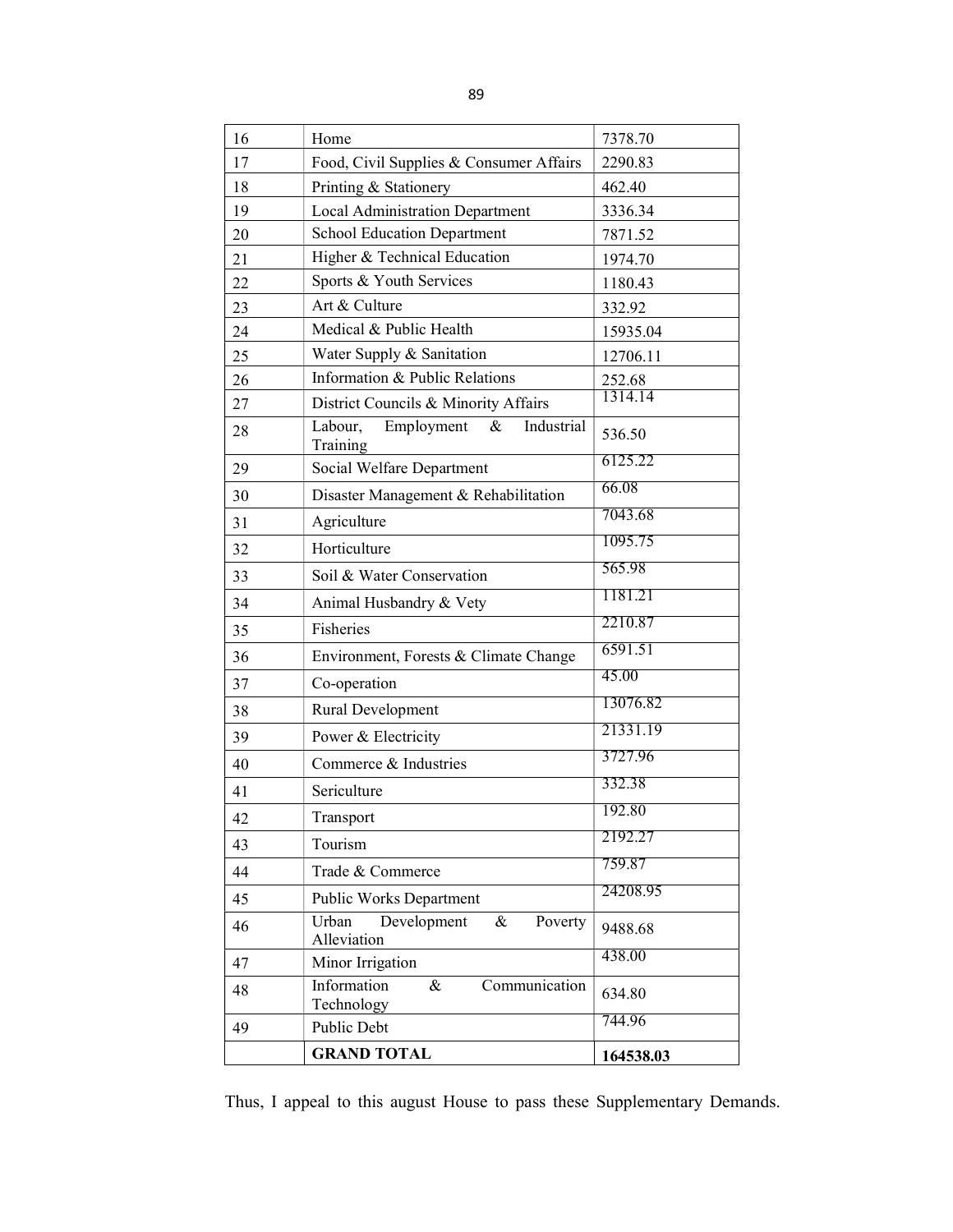Thank you.

SPEAKER : The hon. Minister has moved the House to pass the Demands; those who are in favor to pass may say, 'Aye' and those who oppose may say, "Nay".

 Since there is no objection, the Supplementary Demand for 2016 & 2017 is unanimously passed by the House.

PU LALSAWTA, MINISTER: Thank you, Pu Speaker.

SPEAKER : I now call upon the hon. Minister to introduce, "The Mizoram Appropriation No.1 Bill, 2017" for discussion in the House.

PU LALSAWTA, MINISTER: Pu Speaker, I move "The Mizoram Appropriation No.1 Bill, 2017" for discussion in the House.

SPEAKER : The hon. Minister has introduced the Bill which means he also has to move the House to pass the Bill. So, he may now move to pass "The Appropriation No.1 Bill, 2017".

PU LALSAWTA, MINISTER: Pu Speaker, with your permission and on the recommendation of the Governor, I appeal this august House to pass, "The Mizoram Appropriation No.1 Bill, 2017."

SPEAKER : The hon. Minister had appeal to pass "The Mizoram Appropriation No.1 Bill, 2017" and those who favor to pass this Bill may say 'Aye' and those who oppose may say 'No'. Since there is no objection, I declare that "The Mizoram Appropriation No.1 Bill, 2017" is unanimously passed by the House.

PU LALSAWTA, MINISTER: Thank you, Pu Speaker.

SPEAKER : We will now move on to another business. May I call upon Pu R. Romawia, the hon. Minister to introduce, "The Mizoram Land Acquisition Bill No. 40, 2017" and "The Mizoram land Acquisition Rehabilitation and Resettlement Amendment Bill, 2017".

PU R. ROMAWIA, MINISTER: With your permission, Pu Speaker, I introduce, "The Mizoram Land Acquisition Bill No. 40 of 2017" and "The Mizoram land Acquisition Rehabilitation and Resettlement Amendment Bill, 2017" in this august House.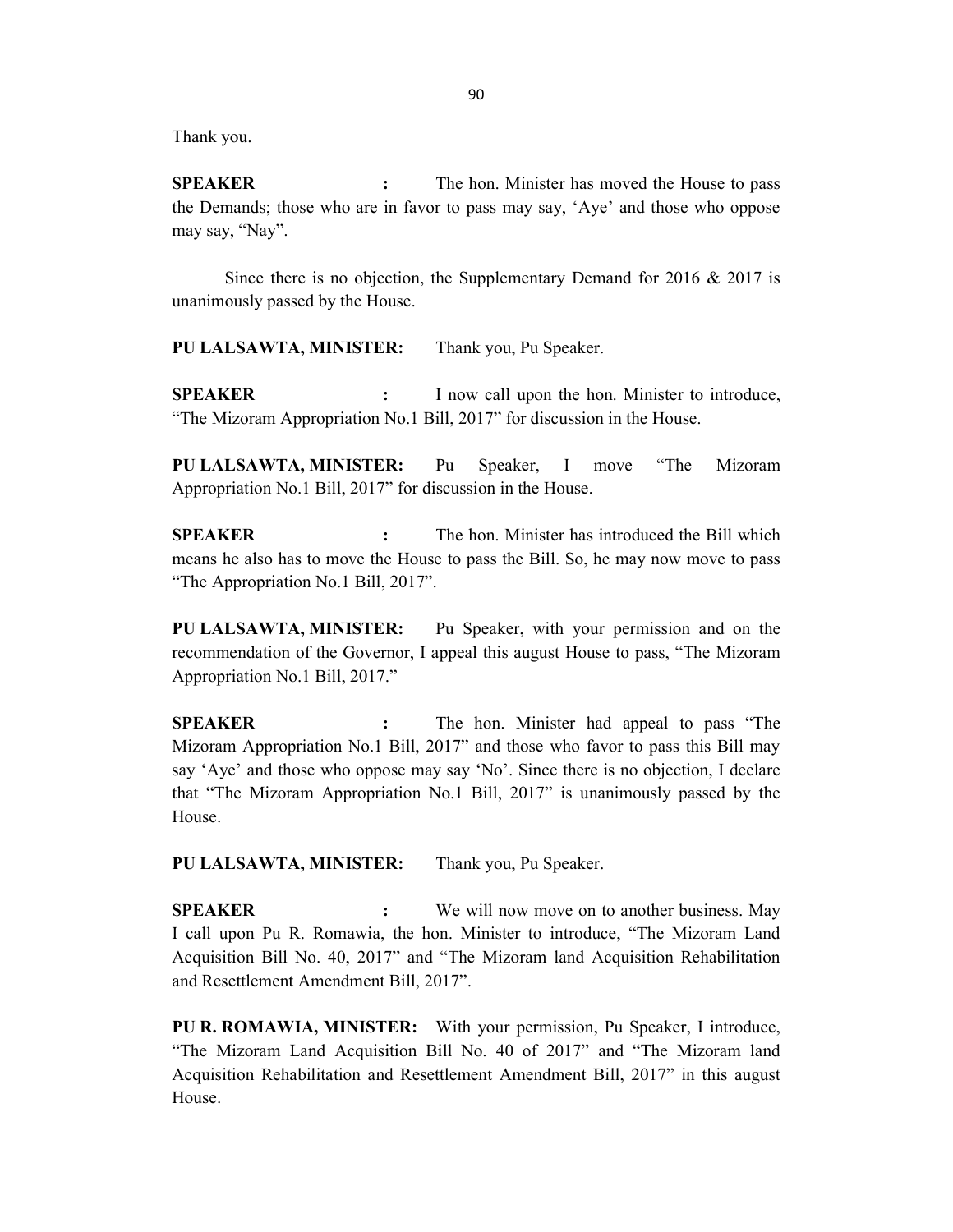SPEAKER : Do we all agree to do so? If so, the hon. Minister may now move the two Bills.

PU R. ROMAWIA, MINISTER: Pu Speaker, I would like to explain in few points on Bill No. 41 which is a bit complicated since session is not held very often. So, 'Competent Authority' needs to be inserted under (i) (i-a). Under Bill No. 40, Section 3, clause (f) three Nos. of proviso needs to be added. Thank you.

SPEAKER : Two Amendment Bills are introduced by the hon. Minister; we will start our discussion and each member will be have 5 minutes. Pu Lalruatkima will speak first..

PU LALRUATKIMA : Thank you, Pu Speaker. The Mizoram Land Acquisition & Rehabilitation & Resettlement Bill was introduced last year on 31<sup>st</sup> March, 2016. It was referred to the Select Committee and was passed by the House.

 Pu Speaker, the contents of the two Bills No. 40 and 41 are almost the same and so difficult to differentiate. Anyway, this Bill has been passed only on the  $21<sup>st</sup>$ April and so is questionable of the needs for amendment within such a short span of time and, why we need to rush since we the Legislators have authority to enact Bills which we believe to be beneficial for our State. (Dy. Speaker in the Chair)

 Pu Deputy Speaker, the term 'provided that' in No. 40, section 3 of the Principle Act with all the details and flexibility of the proposed amendment which I opine is only inviting criticism. Whereas it seems that the proviso 'under this section shall not be necessary for registration under the Registration Act, 1908' is intended to simplify the process of registration especially for anyone who may have problem with payment of taxes. So, it will be appreciated if the hon. Minister explain all the details. We should also determine if this amendment is really safe for us as it seems to be prepared without prior consultation of the affected areas. Being a member of this committee in the previous years, I find this proposed amendment bill inconsistent for I opine it is unsafe to be amended as 'competent authority' and is unnecessary to amend 'approval of the Parliament' as 'approval of the Legislative Assembly'. Thus, I do not think it is good to pass this Bill as it is. Thank you.

#### DEPUTY SPEAKER : Dr. K. Beichhua is next.

Dr. K. BEICHHUA : Thank you, Pu Speaker. Last year, as known to us all, we had been carried on with ordinance but I may not go to such extents due to limit of time. As mentioned by the hon. member, the Select Committee pondered upon the issue with utmost care and in consultation with many experts made a conclusion and hence this Bill was compiled. But it was only in April that this Bill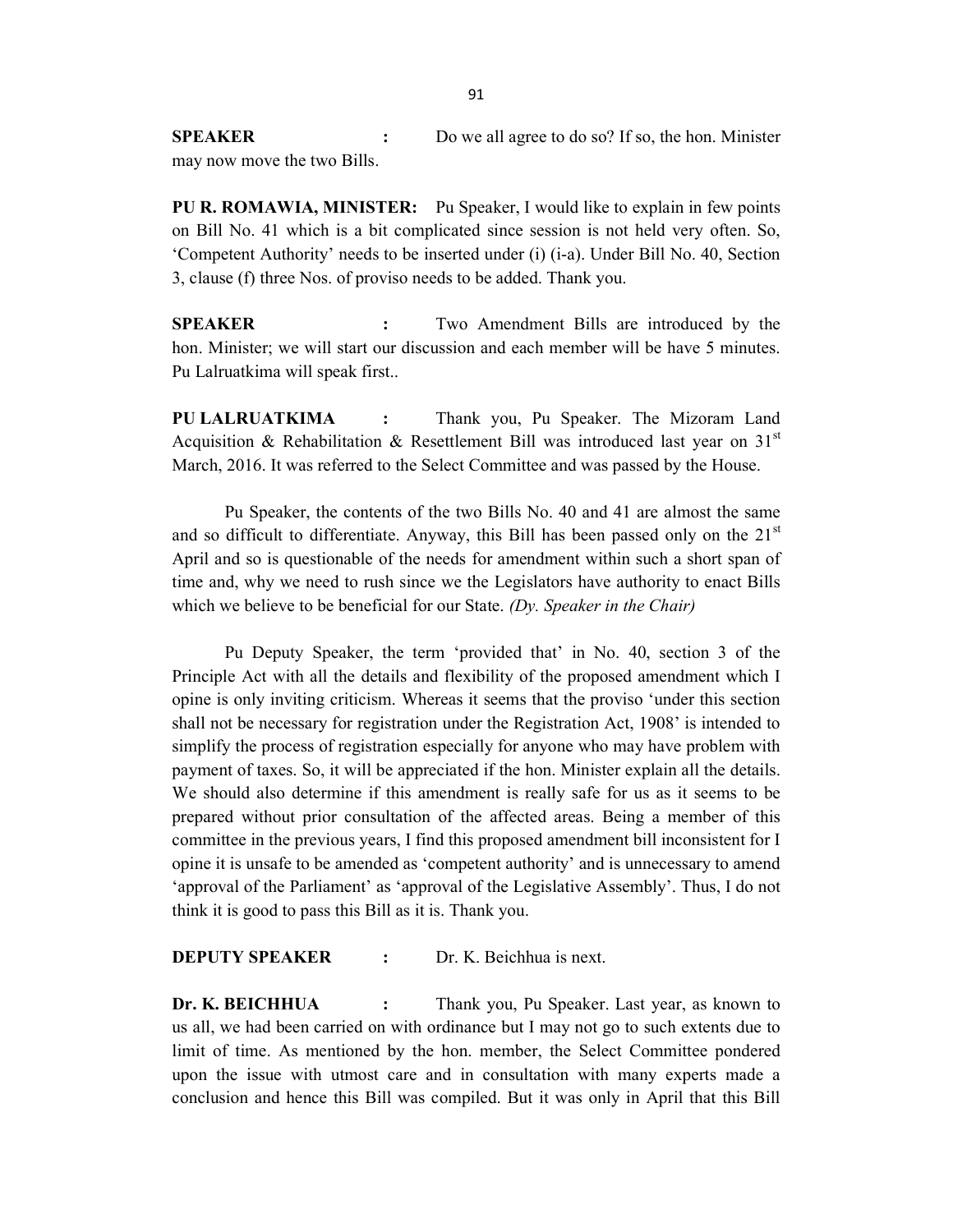was passed and so is unbecoming that it needs to be amended before it became an Act.

 To mention the weakness of this proposed Bill, I first of all would like to point out that may be due to lack of proper care there is inconsistency of the time span since the Republic of India as stated in Bill No. 40 and 41 and again in the Short title 'extent and Commencement' in which Bill No.40 reads, 'it shall have the extent as the Act" where as No. 41 reads "It shall have the like extend as the principle Act" which I also think is confusing.

 Despite the statement that the Select Committee, after taking utmost care concluded that is it best to place 'Legislative Assembly' taking into consideration the advantages it could provide for the people and for the coming generations, I do not understand why amendment of this Bill is again proposed by inserting 'competent authority'. So, taking all these points into consideration, I do not support to pass this Bill. Thank you.

**DEPUTY SPEAKER** : Pu Nihar Kanti.

PU NIHAR KANTI CHAKMA: Thank you, Pu Speaker. I would like to stress only on the Indo-Bangladesh border which has an immense impact on the social condition of the people in my area.

 As a result of border fencing project, many livelihoods have been devastated including houses, farms etc. So, unless exemption of the social impact assessment is included, I believe sooner or later the government will face problem regarding this issue. So, I request the hon. Minister to explain the condition under section 9 more clearly.

**DEPUTY SPEAKER** : I will call upon the hon. Minister to present a clear explanation of the question raised by the hon. members and to appeal to the House for passing this Bill. I want to say that the Select Committee is authorized only by the Legislative Assembly and is able to implement and dissolve laws concerning our State. The hon. Minister, Pu R. Romawia may now take his time.

PU R. ROMAWIA, MINISTER : Pu Deputy Speaker. Regarding the Ordinance in this Bill, it is to be taken care of by the Law Department and not Revenue Department and since the process cannot be completed within February or March, session had already begun. So, all the Ordinances were withdrawn and were converted into a Bill. Regarding Bill No. 40, especially on the exemption rules section 9, we must know that we are merely adding a little extension to the standing rules which does not clash with the previous rules. So, No. 40, 'Competent Authority'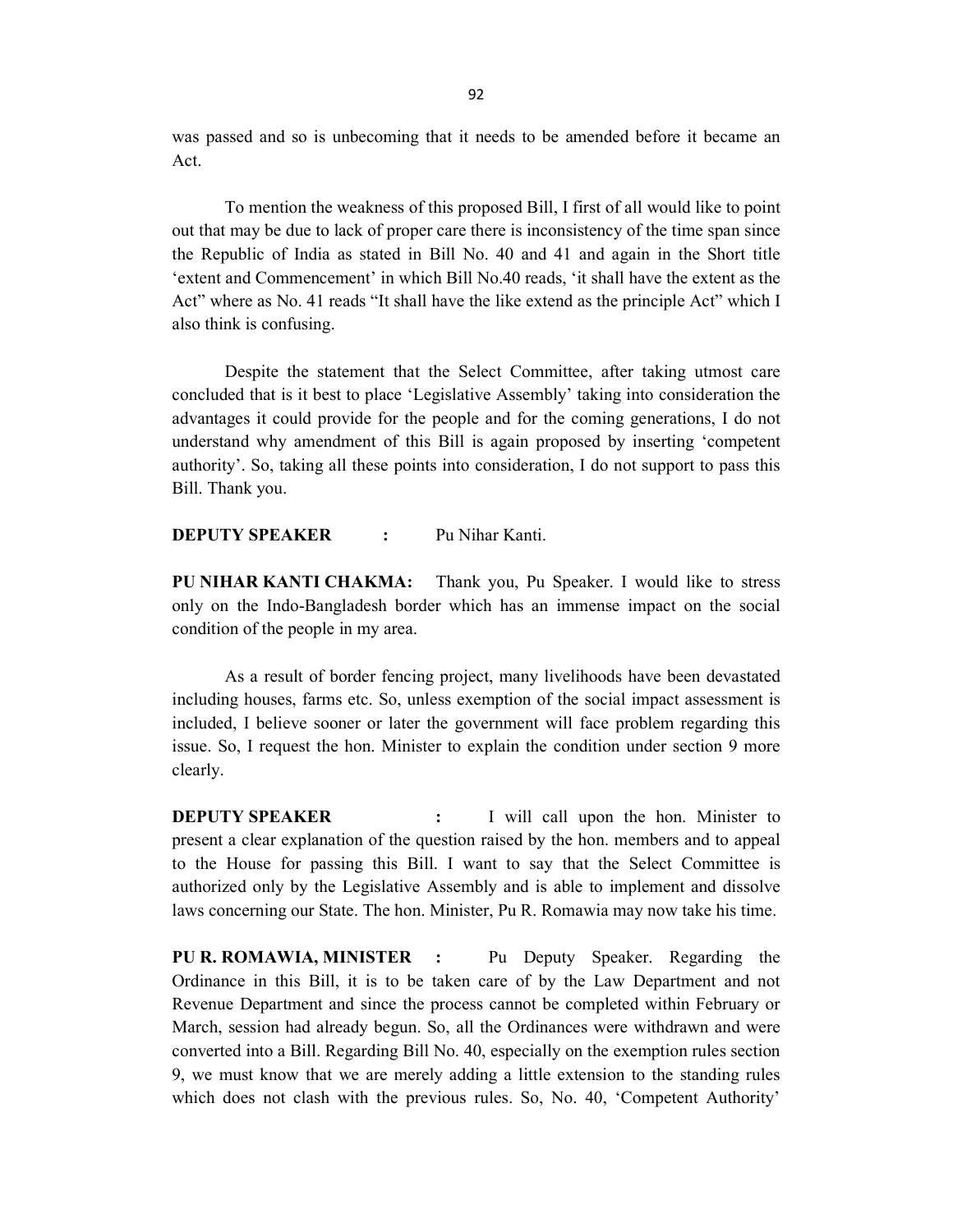means that the authority established by the government by notification in the official gazette for the purpose of section 40 which are for emergency cases. I understand your concern regarding 'competent authority' which I believe especially in our State, the Central Government does not exercise much power regarding acquiring land but there can be cases which may be called for emergency. As of years mentioned, it will be corrected.

PU LALRUATKIMA : Pu Speaker, under Short title 'Accent and Commencement', No. 2, used the term 'Principal Act' and the other one used 'The Act' are both seen. So, which portion should be omitted?

PU R. ROMAWIA, MINISTER: Pu Deputy Speaker, 'the Act' should be changed as 'Principal Act' and, I supposed 'The' should be omitted.

Dr. K. BEICHHUA : Pu Speaker, these are patent errors and I think there are many more. So, I do not think this Bill is fit for passing.

**DEPUTY SPEAKER** : There are bills which had also been passed with necessary correction being made afterwards.

PU LALRUATKIMA : Pu Deputy Speaker, we have seen in the first line, "to amend the Mizoram Land Acquisition, Rehabilitation and Resettlement Act, 2016'. If the Act mentioned here is of the same with Act No.5 of 2016?

PU R. ROMAWIA, MINISTER: In such cases, Pu Dy. Speaker, any figure such as act and year which may be amended is usually put as reference; hence, I do not think there is a problem in this regard.

Lt. Col. Z.S.ZUALA : Pu Dy. Speaker, whether a constant Competent Authority Board or a competent authority should be formed in dealing with the case of land acquisition?

PU R. ROMAWIA, MINISTER: It will be appointed by the government and will also be published in the official gazette. The terms and conditions will be decided by the government.

PU K. SANGTHUAMA : Land acquisition does not happen very often. So, I suggest it is best that the Legislative Assembly be give the authority instead of forming a competent authority and it is obvious that the decision of the House is more reliable in dealing with this matter. So, I suggest this Bill is reviewed.

PU R. ROMAIWA, MINISTER : Pu Deputy Speaker, it does not mean that the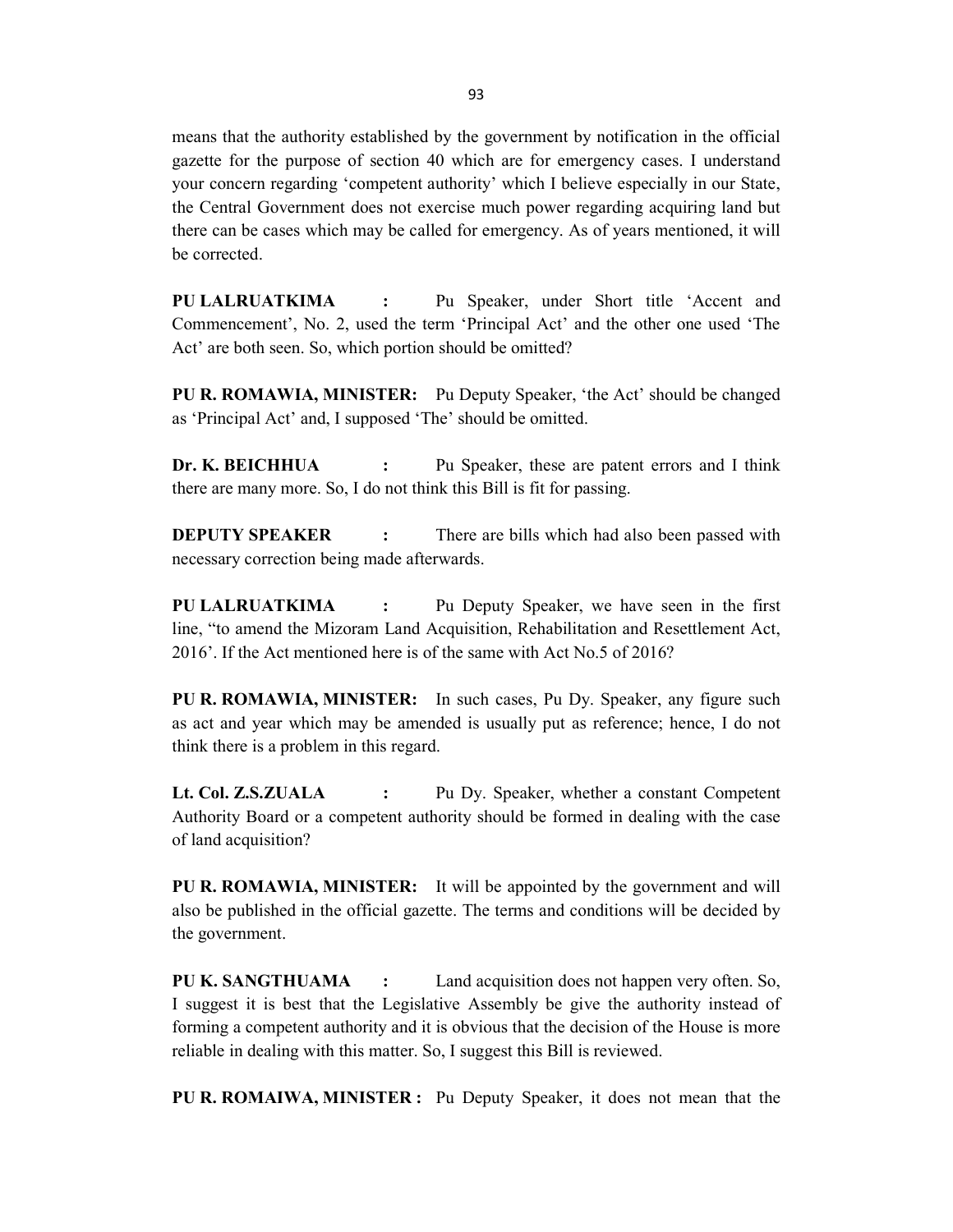competent authority excluded the hon. Members or Ministers particularly in such case which may affect the entire state. It may also be considered that the case could rather complicate when calling emergency session yet, less important to cause an emergency meeting.

PU K. SANGTHUAMA : Pu Deputy Speaker, compensation case cannot be completed in two or three days and needs to be considered very carefully. So, I think it is best that such case is considered by the House.

**DEPUTY SPEAKER :** Pu P.C. Zoram Sangliana.

PU P.C. ZORAM SANGLIANA : Pu Deputy Speaker, I think the explanation given by the hon. Minister is very clear enough. I also believe that the concerned MLA's of the affected areas should be among the members of the select committee. No bill is perfect but from our discussions, I opine this Bill should be passed.

PU R. ROMAWIA, MINISTER : Pu Deputy Speaker, we have some instances regarding border fencing even before. Now, to clear off the problem, the Central government took the initiatives to fence the border with barbed wire.

PU NIHAR KANTI CHAKMA : Pu Dy. Speaker, how about the case of exemption of social impact study whereas many people in our state are suffering the negative outcome?

**DEPUTY SPEAKER** : The hon. Minister has explained it already. The Central Govt. takes initiative to safeguard our borders.

PU R. ROMAWIA, MINISTER : Pu Dy. Speaker, the whole State will be covered by the scheme as JICA has taken up construction of the National Highway 54 up to Tuipang. I believe those effected families have also been identified.

 Pu Deputy Speaker, I believe it is best to pass these Bills and, if it is not practicable or does not meet our expectation, the House may dissolve both if deem necessary. So, I appeal to this august House to pass these two Bills.

PU VANLALZAWMA : Pu Deputy Speaker, after going through the Select Committee and members of the House, a special Session was called for this issue. Before it became an Act, it should be amended. So, I believe it is best to have a review of the Bills before they are passed.

**DEPUTY SPEAKER** : As mentioned earlier, the referred Act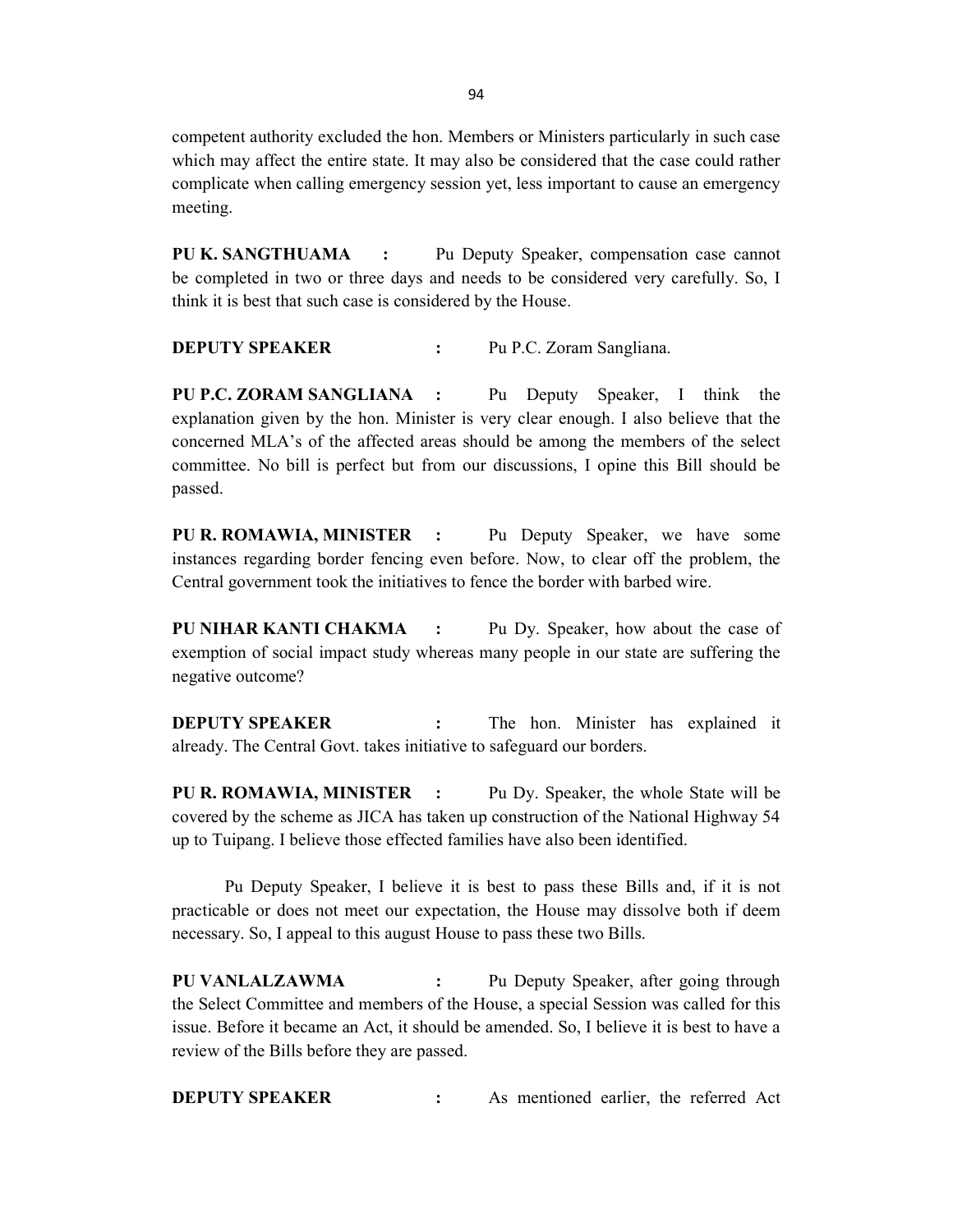No.5, 2016 is correct which means we are going to amend Act No.5 by these two Bills. The hon. Minister has made an appeal to pass these two Bills. Hence, those in favor may say, 'aye' and those who don't may say, 'nay'.

PU VANLALZAWMA : The opposition members will not be present if these Bills have to be passed. (The Opposition Members have left the House.)

**DEPUTY SPEAKER :** Alright. "The Mizoram Land Acquisition, Rehabilitation and Resettlement Amendment Bill, 2017," Bill No. 40 and 41 are now passed by the House.

| <b>PU R.ROMAWIA, MINISTER :</b> Thank you, Pu Dy. Speaker.      |  |  |  |  |                                      |  |
|-----------------------------------------------------------------|--|--|--|--|--------------------------------------|--|
| <b>DEPUTY SPEAKER</b><br>discussion will be resumed at 2:00 pm. |  |  |  |  | : We will have a short break and our |  |
|                                                                 |  |  |  |  |                                      |  |

**SPEAKER** : We will now take up Budget Discussion; each member will be allotted 10 minutes and Pu R.L. Pianmawia will start.

PU R.L. PIANMAWIA : Thank you, Pu Speaker. I express my gratitude to the hon. Minister and to PWD for construction of highways within my constituency. Our main problem is that there is no bidder for the work tender despite availability of funds for the construction where as blacktopping of Zohmun - Palsang road, Darlawn - North Serzawl road, Sakawrdai - Vaitin - North Tinghmun road has also been carried out. Going through our budget and the initiatives of the government, I am glad that construction of highways is planned up to the remote corners of our state. I am glad that construction of connecting road to Chhanchhuahna Khawnpui, Sunhluchhip, Zokhawthiang and North Khawdungsei also are included in the work schedule. (SPEAKER: Your time is up.) One minute please, Speaker.

 Pu Speaker, I am grateful to the hon. Minister for implementation of NEDP and even in water supply as immense of development is seen and I thank the concerned department for that.

 In Sports, I believe funds provision for completion of Sakawrdai field could also be sanctioned from NLCPR and Ratu Community Hall from NEDP. With that, I will conclude by supporting to pass the Demands of the hon. Minister. Thank you.

SPEAKER : Pu T.T. Zothansanga. PU T.T. ZOTHANSANGA : Thank you, Pu Speaker. I am glad that the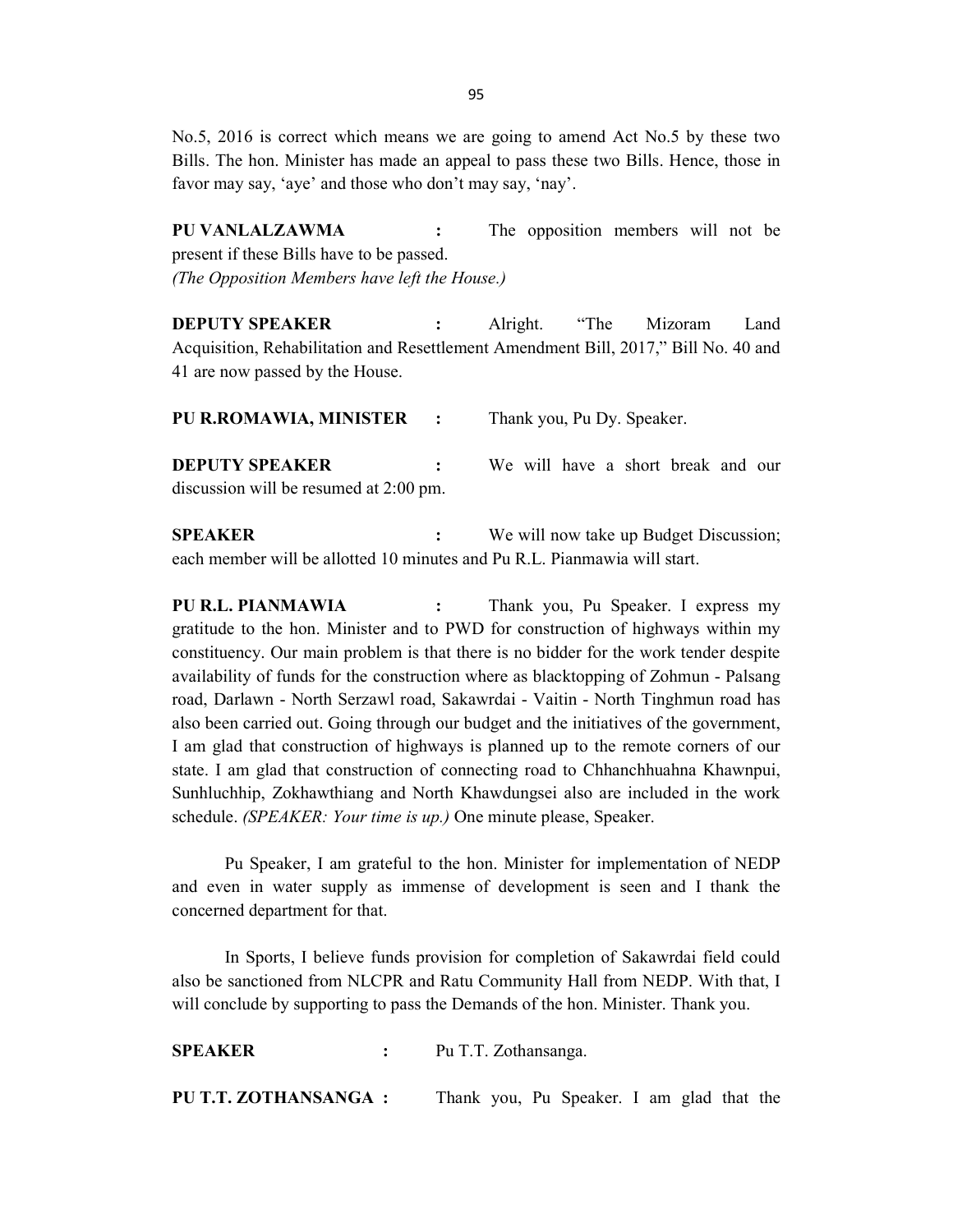estimate amount for our budget is ₹8,803 crore. So, I will stress on a few points which I believe is worth mentioning.

 If we go examine the whole Budget, an amount of ₹897.14 is allotted for construction, renovation and maintenance of our roads, and if we have to include ₹80.15 crore which may be received from NABARD, the total becomes ₹ 977 crore.

Pu Speaker, as seen in para 25, ₹140 crore of CSS is allotted where as in para 26, ₹98.77 crore is allotted under NLCPR for various schemes. We have also seen in para 40 regarding Food Security under Food & Civil Supplies and is much appreciated. While this is the case, it is unfortunate to learn that a huge amount of ₹80 crore is utilized for medical reimbursement. I believe it is wise to organize health awareness programe and at the same time, I suggest we should equip our hospitals of urban and rural areas with more advanced equipments and technologies, we should also try to post more medical staff in rural areas to improve health services in rural areas so that one is not compelled to go to Aizawl for medical treatment which often increases the medical reimbursement Bill.

 Pu Speaker, considering our budget of the previous year, it has now increased by a margin of 35.57% which is truly gratifying. I am sure we will achieve overall development by leaps and bounds. With that, I conclude by stating I give my full support in passing this Budget. Thank you.

### SPEAKER : Pu Chalrosanga Ralte.

PU CHALROSANGA RALTE : Thank you, Pu Speaker. I thank the hon. Minister for the budget and for having 2 years consolidation period which is expected to help us stabilize our financial status. The hon. Minister also takes initiatives for income generation to our State and I am glad that ₹750 crore is allotted under NEDP which means any successful NLUP beneficiary may have a better opportunity.

 Pu Speaker, as the hon. members have mentioned, it is gratifying that an amount of ₹60 crore is allotted for construction of Serchhip-Buarpui road and a plan for blacktopping of Thuampui-Sertlangpui road. With that, I conclude by saying my support in passing of this Bill. Thank you.

SEPAKER : Er. Lalrinawma.

Er. LALRINAWMA : Thank you, Pu Speaker. It is gratifying that our fiscal deficit decreases with the increase of our budget funds. I believe Home Department could be equipped with more vehicles with more staffs for more efficiency. It is also fortunate that income generated from Revenue Department had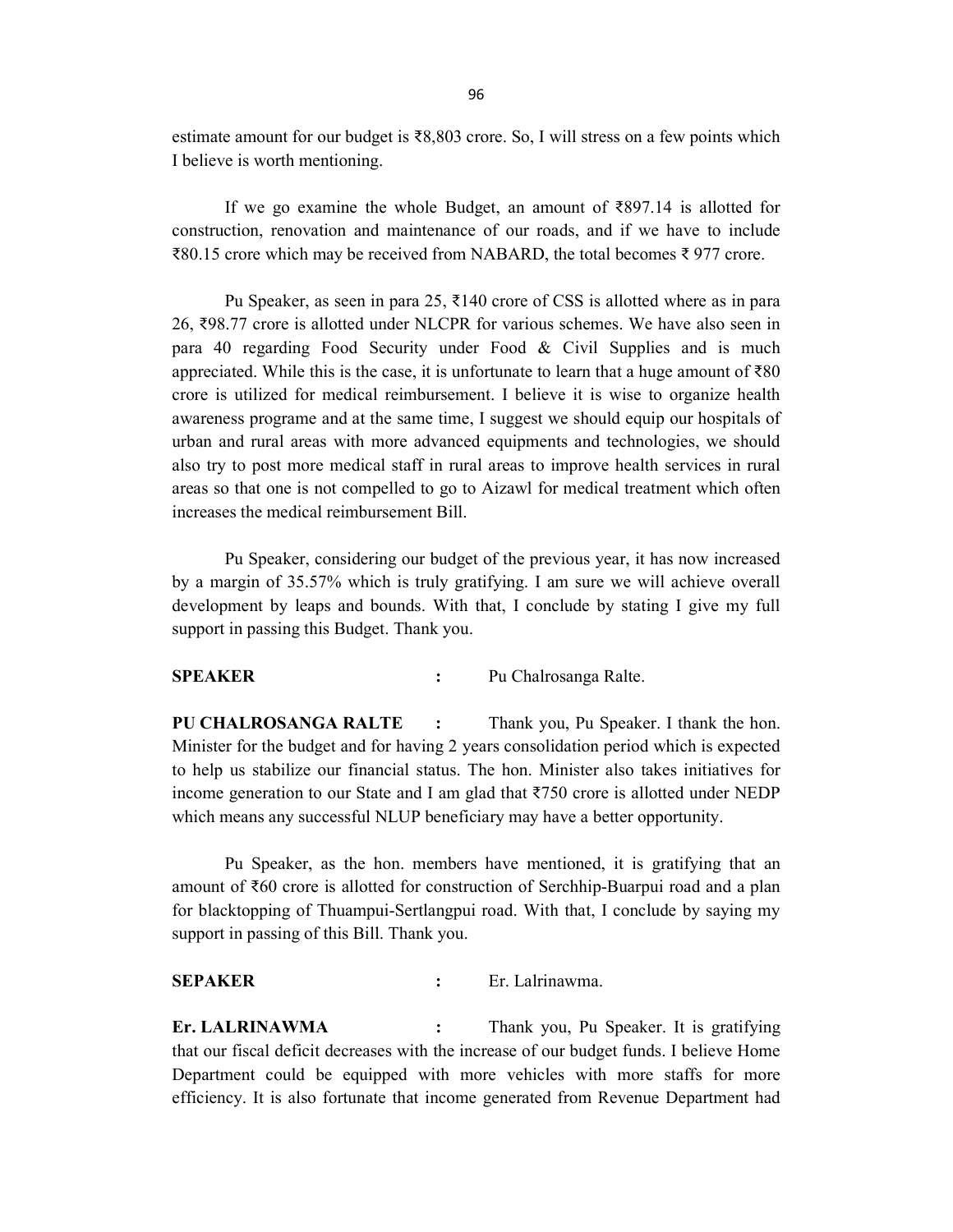also been increased and with the new procedure of merging plan and non-plan funds, we are able to enter a new phase.

 Pu Speaker, under Agriculture Sector, our GSDP during 2010-2011 is 20.16 % and 201-2012 was 19.41% and 2015-2016 was 18.75% which indicates we are backsliding and the initiatives under NLUP are in vain. Pu Speaker, if we have to follow the demand-wise medium term expenditure framework statement as per the Central Draft Guidance on plan and non-plan, the estimate expenditure and the actual expenditure should clearly be stated for it may also have a positive impact on the supplementary demand for grants.

 In page 5 of the budget summary, plan and non-plan amount is shown and I asked myself if this is a mistake. I suggest this should be reviewed carefully. As mentioned by the hon. member, ₹80 crore is allocated for medical reimbursement but the amount allotted for corpus fund is only  $\overline{3}155$  crore. So, I suggest this should also be increased.

 Pu Speaker, under the Health Care Scheme, enrollment fee is ₹500/- which means ₹1,00,000/- can be reimbursed; if enrollment fee is ₹750/-, the amount reimbursable is ₹2,00,000/- and if the it is ₹1,000/-, the amount reimbursable is ₹3,00,000/-. However, in the case of billing MR at private hospital, the amount cannot be specified. Pu Speaker, I suggest the rate should be revised and that corpus fund should also be increased for we have to prioritize health concern and this will a great impact especially on rural people. Thank you.

#### SPEAKER : Pu Lalthanliana.

PU LALTHANLIANA : Thank you, Pu Speaker. I am glad that funds allocated for police department have increased as income generated from oil pumps has also become a good source of income for our State. The estimate GSDP during 2017-2018 is 13.505% which is quite notable. Regarding loans, it will be utilized for the development of our State but I suggest we should also alert on recovery of such loans. Considering our plans for various development works, I believe this budget is reliable. Thus, I give my support to pass it. Thank you.

#### SPEAKER : Pu Vanlalvena.

PU R. VANLALVENA : Thank you, Pu Speaker. I thank the hon. Minister for his efforts in preparing a full budget for two consecutive years which indicates his relentless dedication.

Going through our budget, we have seen the capital expenditure increasing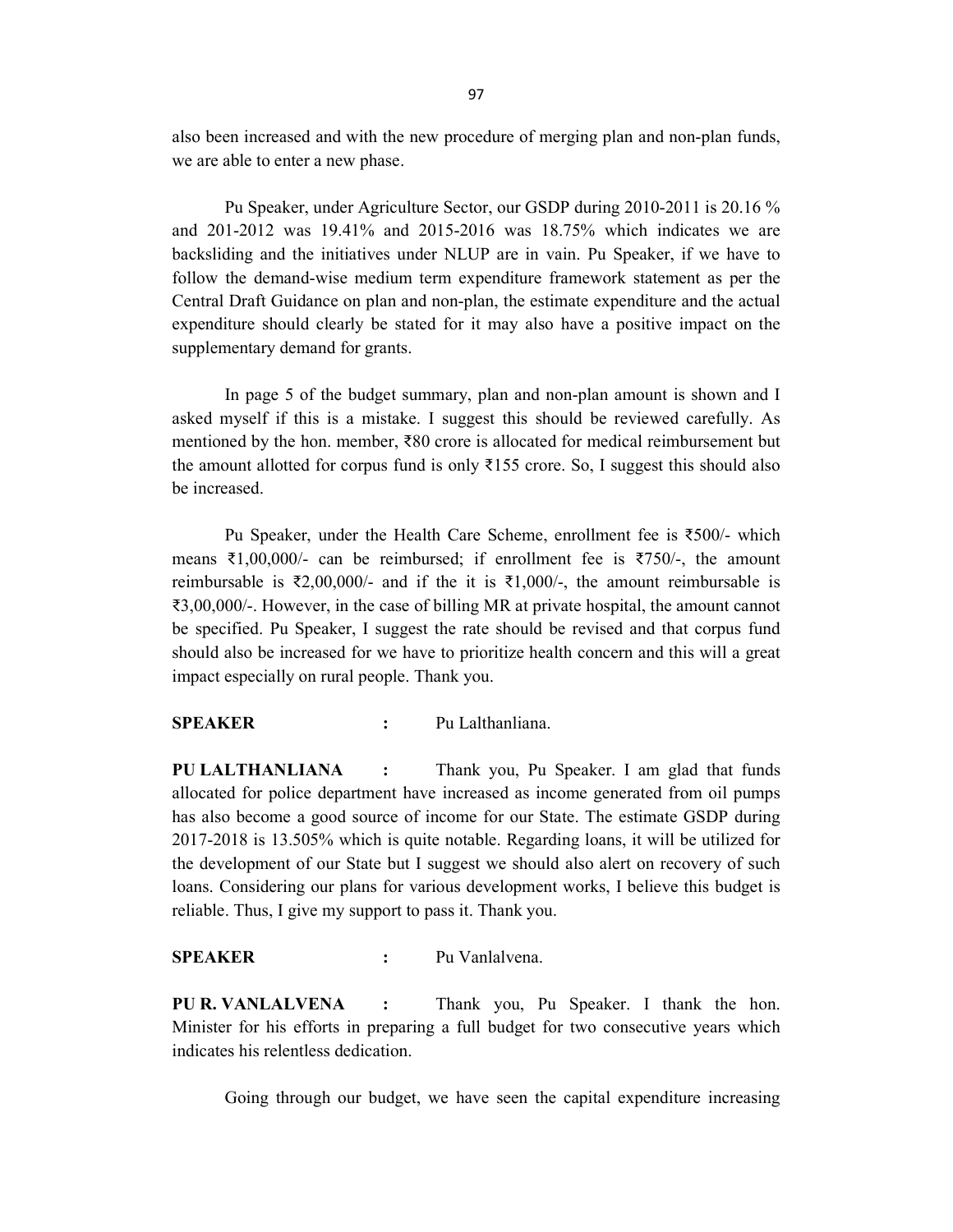year by year while our debt on the other hand decreases every year which truly is gratifying. I am also happy that funds for construction of houses for the under privileged in rural areas has been allotted. To control mounting expenditure on medical reimbursement of the Govt. employees, it is appreciated that a separate Committee is established to control the expenditure. At the same time, it is truly appreciative that Health Care Scheme is implemented to enable any unemployed family enjoying reimbursement of medical expenses.

 In order to protect our environment and at the same time to uplift the economic status of the people, the government introduced a flagship programme, NLUP not only for the benefit of the people but to reduce the practice of jhuming to strengthen preservation of our forest and environment. (Power failure..) It is, as well appreciated that ₹750 crore is allotted under NEDP for the benefit of our farmers. Thus, I support passing of this budget. Thank you.

#### SPEAKER : Pi Lalawmpuii.

PI VANLALAWMPUII CHAWNGTHU: Thank you, Pu Speaker. Going through our budget, I am happy to see that it is increasing immensely. It indicates our plans concern development in every spheres including Police Department. Funds allocated under NEDP are no doubt being created for the benefit of the farmers by which the economic status of our state is determined.

 Regarding medical reimbursement, it is fortunate that a committee to control such expenditures has also been established. Going through our budget, it is hopeful that overall progress in our social and economic status will be achieved. With that, I conclude by saying I give my support in passing this Bill. Thank you.

SPEAKER : Anyone to speak?

PU R. VANLALVENA : Pu Speaker, it seems that we had enough and you may close the discussion.

Dr. K. BEICHHUA : Pu Speaker, since we still have time, may you please spare me 30 minutes to speak?

**SPEAKER** : I do not think we have that much to speak for 10 hours.

Dr. K. BEICHHUA : At the outset, Pu Speaker, I would like to thank the hon. Minister for Finance for being able to lay a regular budget for 2 continuous years. Considering our population and the economic status, our budget is gradually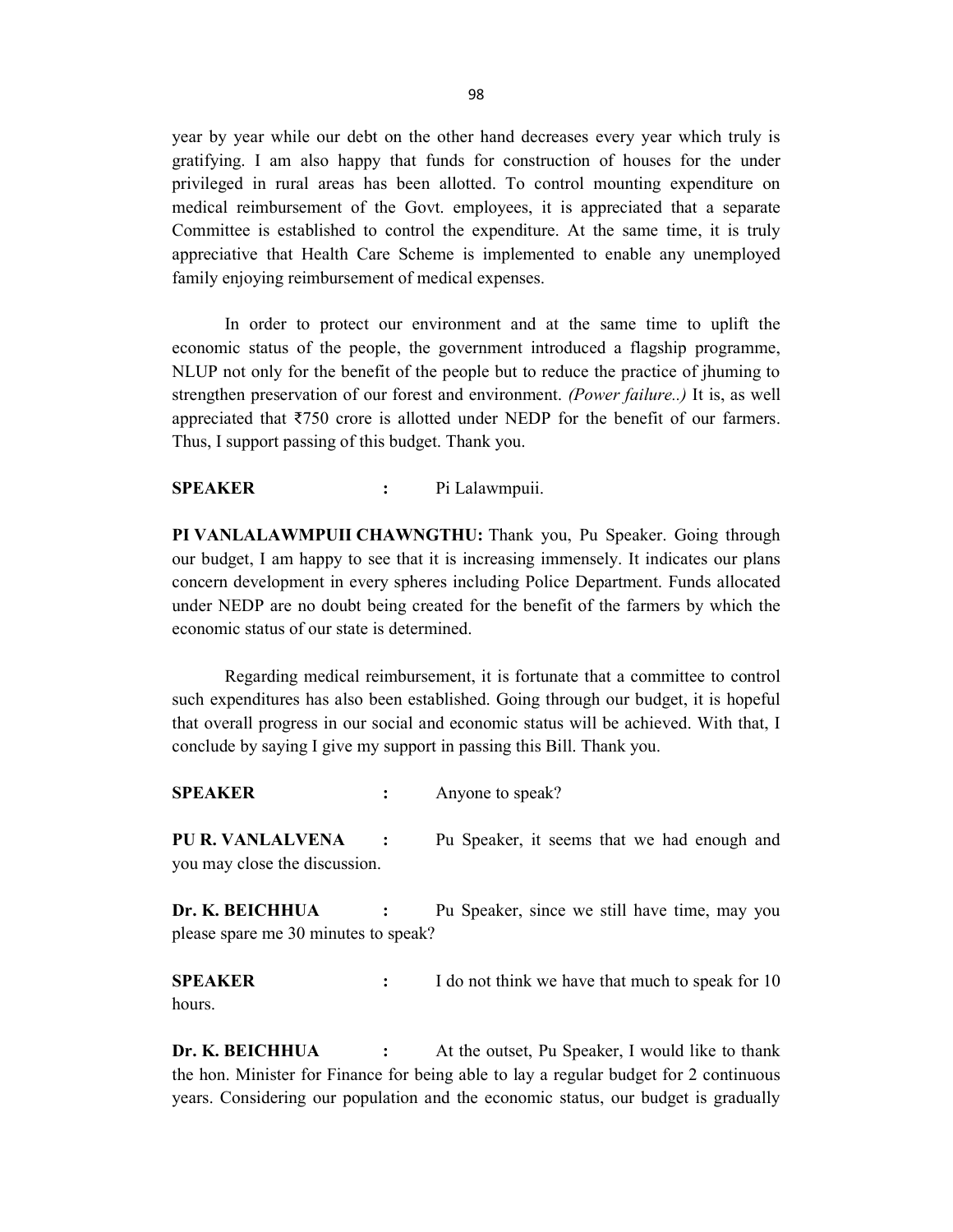increasing with the coming of years. Since our budget funds should be utilized as per the guideline of the Fourteen Finance Commission, I opine it is essential for the government to give importance to good financial management much more than the previous years.

 As we discuss our budget, it is sad to think of our GSDP and the economic status of our state as The India Today underlines Mizoram as the lowest GSDP in the country. Pu Speaker, it is important that we asked ourselves who is responsible for the slow increase of our GSDP contribution and the immediate solution to that effect. I would like to point out that our GSDP contribution clearly indicates the success or failure of NLUP. In the present situation, our GSDP contribution from service sector is 58% which further indicate that salary of the Govt. servants is the main source in which our state depends upon. This is our economic status, Pu Speaker, and we have no reason to be happy. As such, it is time for the majority population to accept the fact and work for improvement our GSDP contribution.

 While this is our economic condition, it is regretted that there is hardly any plan of GSDP improvement oriented but in the stead, we seems to concentrate more on pleasing our people only. It has been 30 years since our statehood but we still are in a condition to call ourselves as a tribe obsessed with compensation and poverty as the hon. House Leader has often does. It may be noted that Sikkim which many of us regarded as inferior to us now able to declare their state as Poverty Free just within 20 years. We must therefore take this as a challenge that we are also able to do the same.

 Secondly, as we observe this year as a Year of Consolidation, we have learned from the recommendation of C & AG Report No.2 of 2016 that the distributors of State lottery had submitted only  $\bar{\tau}$ 25 lakh for the states revenue from the total sale proceeds of  $\bar{\xi}$ 1,11,834 crore and  $\bar{\xi}$ 23 crore during 2013-2015 where as the whereabouts of  $\bar{\xi}$ 11,808.77 crore is unknown. Since this happened to be the main concern of the people today, I ask the hon. Minister if the Govt. is just ignoring this huge loss.

 Thirdly, it is learned that out of the total of Labour Cess received by the Board of Building & Other Construction as on 26 September, 2016 amounting to  $\overline{\xi}$ 43,39,33,490/- crore, only  $\overline{\xi}$ 5,61,120 has reached the labors. It is deeply regretted that funds for the benefit of the labors is diverted by this Govt. for other purposes.

 Many have pointed out regarding the problem of road communication in our state. I would also like to stress the need of meaningful use of funds since having lots of funds in hand does not necessarily means having a good road communication unless it is used purposely. What I am concern most and regarded as shameful is many well-to-dos driving on our road with their highly branded vehicles covered with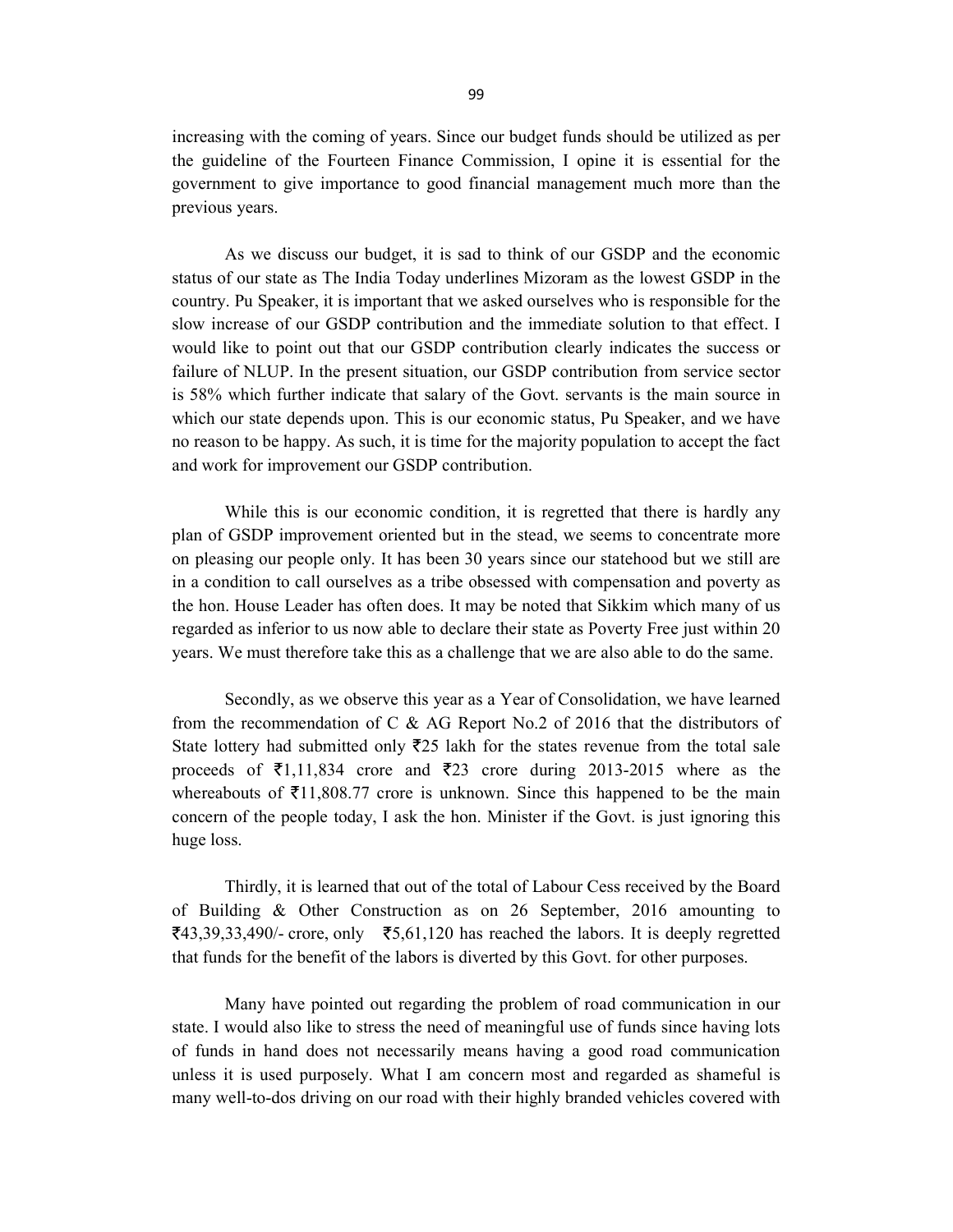dust or mud in a moment. The people in other states are able to drive in a low class vehicle and without dust on it. Pu Speaker, I think it is important to examine ourselves and the condition of our roads if we regard being in a high class vehicle as a yardstick of the status of a person otherwise we may turn into a laughing stock of our very own people.

 Next is, Pu Speaker, the Govt. with its flagship program has started with the Prime Minister's Special Package which now becomes NEDP. It is now clearly understood by the people that the funds we utilize were not of a special package as being named but of Plan fund where as the success can be determined from our GSDP. I must say that we are not successful from the economic point of view but politically, it is benefitted by some.

 At the same time, I would also like to mention that one of the most important indicators of our economic is our health status. It is shown in the economic survey No. 41 that larger portion of our budget is spent on medical reimbursement. We have further learned from the words of the hon. Finance Minister that we have huge amount that remains unpaid and that `80 crore of our budget is spent on MR Bill every year. If that is our condition, I opine we should give more concerns on healthcare delivery. The best solution of wasting huge amount of funds on MR Bill is to prioritize building infrastructure, improvement of our PHC's and our 1<sup>st</sup> Referral Unit; I strongly believe that the amount of our MR Bill will then automatically be decreased in the process.

 Likewise, Human Resource Development is one of the most important factors for development as education is all round development. Yesterday, we have passed an impressive resolution which concern having our own cadre of IAS, IPS and IFS. Pu Speaker, I opine having such cadre is not that great unless we improved the system of our education first. The government today offers us a world-class education on which lies the hope of the members on your left and of many people; yet, our opinions on a world-class education may not be the same. If our dreams on a world-class education is what we have now been achieved, we are the most unfortunate society in the entire world. I strongly believe there is nothing which cannot be done if the govt. gives enough attention to the problems such as delay payment of Hindi teacher's salary and absorption of RMSA and SSA teachers on finishing the terms of their contact. Pu Speaker, we truly need to give more efforts in that regard.

 Lastly, I believe there is something wrong in the process of our assessment of taxes as it is shown in the report of C & AG for excessive number of concealment of the sale turnover is seen; I think we need to be more careful in dealing with assessment of our revenue resources. Thank you.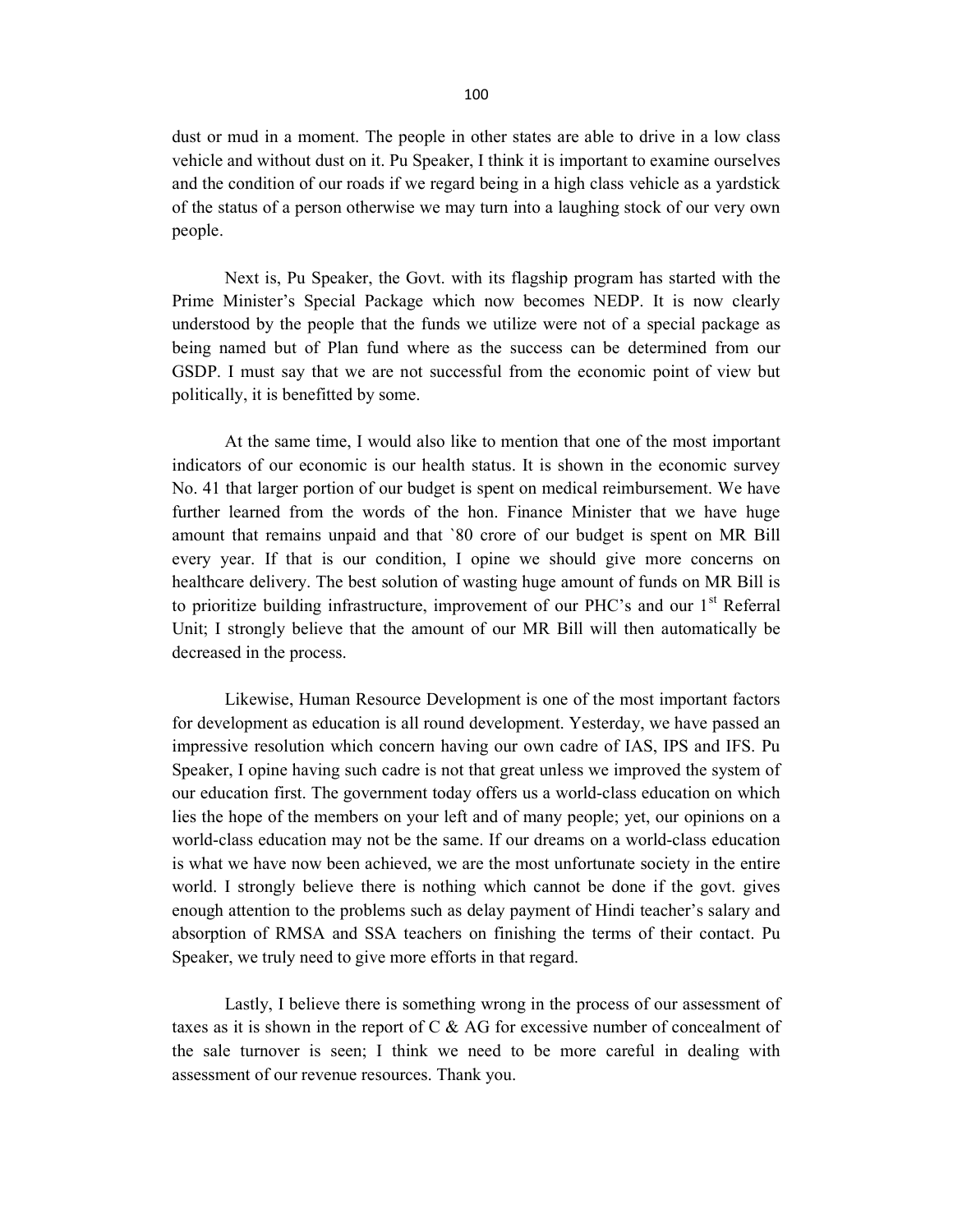PU P.C. ZORAM SANGLIANA: Pu Speaker, I am glad that we have a chance to pass the Supplementary Demands of the hon. Finance Minster for it concerns the members as well. As you have known, Pu Speaker, most of the committees of the Assembly within this term are quite active in their works as we have numbers of report laid in every session. We can see from this alone that the role of the Assembly Committees in strengthening the Govt. and funds provisions which may be required by this secretariat should also be prioritized.

 As a general discussion, I would like to mention that the Assembly Secretariat has often been visited from outside and I think it is inappropriate for the visitors to share toilet with the people who are attending the function at conference hall which located next to the Committee room. Likewise, the drivers and PSOs who are escorting their bosses on some committees have no place to relief themselves. It will be much appreciated if improvement is made in this regard.

 As we discuss the Regular Budget put forward by the hon. Finance Minister, I think it is important for us to determine how to value our religion, culture and tradition more and more. At the same time, it is important to set the time of our Budget Session in tune with the convenience of the students from Nursery to University students where as other states are able to lay its full budget by the month of January or February.

 Regarding road communication, I would like to mention that other states are also laying some large pipes across the road but hardly caused problem for the public. It is important for the concerned department also to find alternative so that the least problem is brought to the public. In this connection, I suggest road metal crossing Vanapa Hall below as it is done in other areas; and after completion, the same may be done to Vaivakawn - Bazar Bawngkawn road.

 Regarding substitute teacher as pointed out in the morning discussion, I have to mention that it is avoidable for Aizawl but the practice is an income source for unemployed rural youth for we also need good schooling in our respective locality. Even though the hon. House Leader has stated that measure may be taken in this regard, I think some sorts of relaxation should be made for we all concern for the welfare of our respective constituency.

 Pu Speaker, considering how hard is to lend some moneys to others, it is great that the Govt. provides certain amount of NLUP funds to number of families to settle their livelihoods. Despite many poor who desperately need assistance in our respective constituency, it is unbecoming for the member to speak against this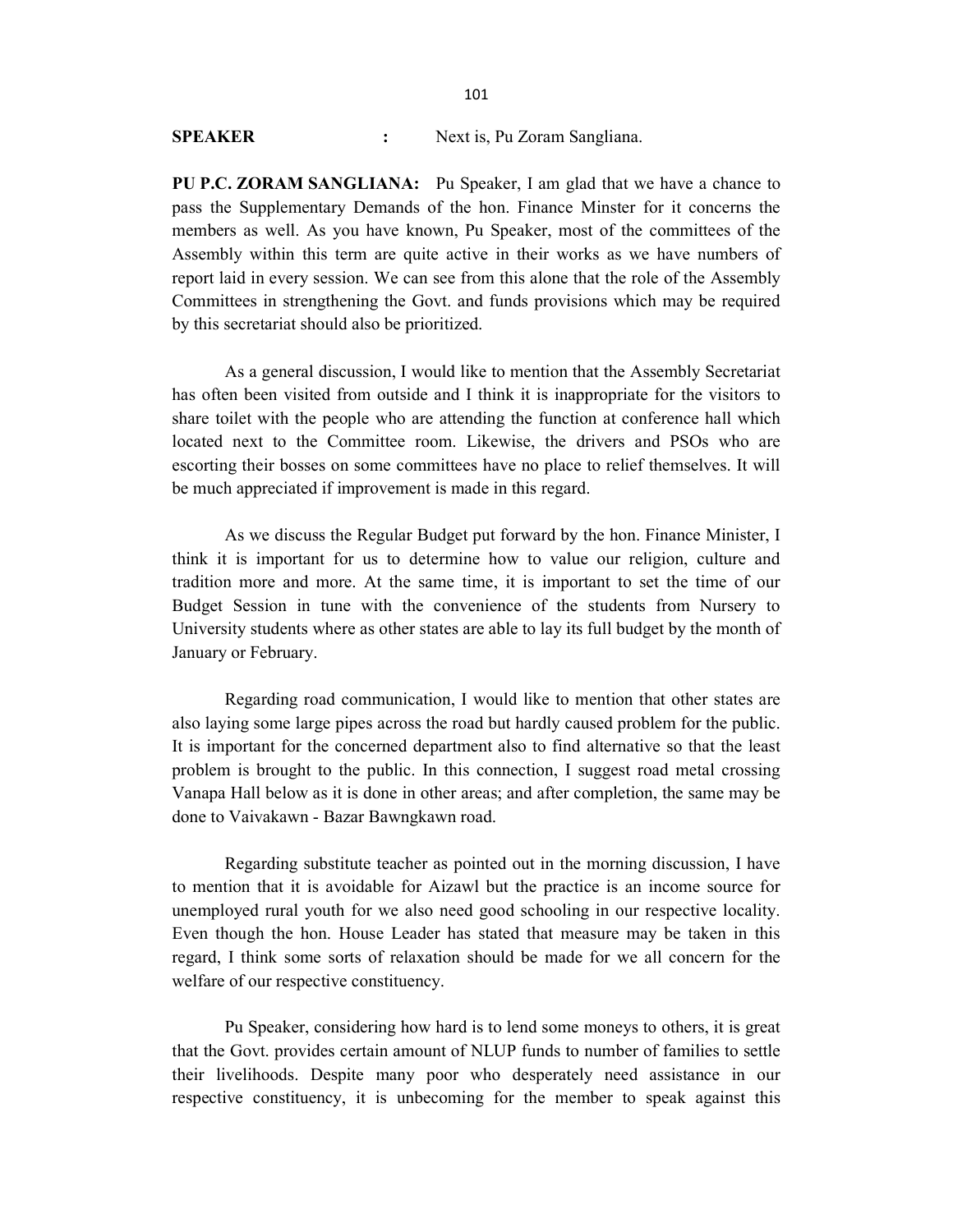opportunity which comes through NLUP and now NEDP, a follow up project of NLUP. As far as my knowledge is concern, the number of missionary being deployed increases as so with our contribution to churches since the implementation of NLUP. It may be taken for granted to hear from certain members that the increase of our GSDP as less than expected, but one thing for sure is that there will be a remarkable improvement if budget allocation to NLUP is increased by a margin more than 36% as it is done to the salary of the govt. servants.

 It is often claimed that development in our state as getting stagnant; I absolutely contradict this opinion as the rapid increase of vehicles in Aizawl and in other district capitals is a sign of development.

 Pu Speaker, the efforts of the hon. Home Minister and the Home Department in regard to border fencing truly deserve appreciation. The same project is taken up in other states as well but no fencing out or bifurcation is known as far as my knowledge is concern. This problem is originated from the previous MNF ministry under which the Chief Minister was highly placed and none dare to contradict his opinion. As a member from West Tuipui had reiterated in the House, had we given attention to this problem long before like the neighboring states Assam and West Bengal had done, I opine many villages in the western border area would not have been fenced out from our state.

 The reason I am saying this problem is to show that this House has given enough important to this issue; it is the result of the concerned contractors who had deliberately ignored Mizoram in particular. On the  $8<sup>th</sup>$  February, Pu Madhukar Gupta, IAS and ex-Home Secretary to the Govt. of India accompanied by other high level officials visited Mizoram made a verbal note on his impression on the project of border fencing within Mizoram. Pu Speaker, for information of the House and the concerned contractors, I would like to read it out his verbal note with your permission that, "the national landmark i.e. river is there at the border, there is no trans-border crime like smuggling and militant activities. There is no need to do fencing. Even after fencing, the people can freely cross the fencing/border; it is unnecessary and a waste of money. The border fencing money should have been used for construction of border roads and border outputs". Since this is the opinion of the Chairman of Border fencing, this House also, to some extents with the opinion as to why the central would cause a problem to our very own people in the border areas.

 Besides, Pu Speaker, it seem that the officials from the central preferred to follow the border roads than the Nation Highway as we the MLAs accompanied their visit to the border area. We have visited border fencing area of West Bengal, one of the oldest states in the country and experienced a journey on their roads where some portions are extremely poor though. While this is the case in other states as well, we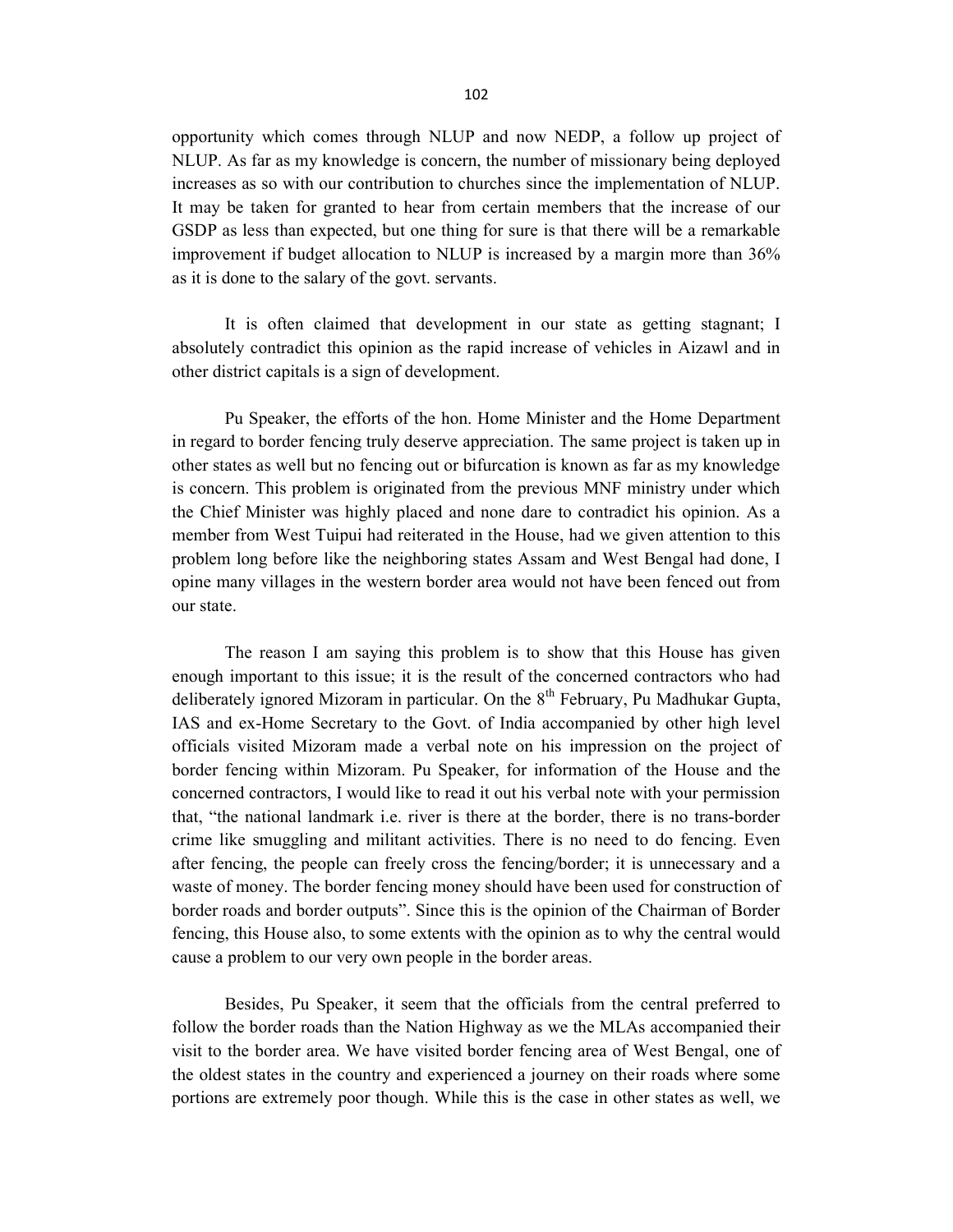reiterated in the House only of some portions of our road which are in bad condition.

 Pu Speaker that much I have to mention as a general discussion on the budget laid by the hon. Finance Minister in regard to various departments. Thank you.

SPEAKER : Any one else to speak? The idea of taking the chance to speak on tomorrow's discussion is unbecoming as we still have more time today. We may not take up any speech tomorrow except the hon. Finance Minister for winding up the discussion. The Opposition Leader has now entered the House; what is his opinion on extending our discussion?

PU LALRUATKIMA : There was precedence in last year's budget discussion that it was extended for the next day due to some members who would like to visit the ailing fellow members at the hospital. Also, Business Advisory Committee has scheduled 2 days for this budget discussion; yet, permission of the House is necessary so as to cross 4 pm for the discussion. If the majority is unwilling to proceed with today's discussion, we may do so.

**SPEAKER** : It will be a problem if some members agree to proceed. Alright. There is a proposal for extension of our discussion and we may now decide on vote. Yes, let us hear the opinion of the House Leader.

PU LAL THANHAWLA, CHIEF MINISTER: As usual, Pu speaker, we call the concerned Minister to move the House for passing the budget if there is no one else to speak or the Speaker may extend the discussion even for one week or more. I opine you have no choice than call the hon. Finance Minister if there is no one else to speak.

PU LALRUATKIMA : Pu Speaker, I do not think what the House Leader stated to be the rightful procedure as the BAC has scheduled for 2 days discussion and it does not underlines that schedule for a day should be spent up.

PU K.S. THANGA : Pu Speaker, 20 minutes remains and if no one else to speak, it is inappropriate to extent the time for we do not know what may come tomorrow. The BAC scheduled 2 days for discussion in case it is not completed on the first day. If the discussion is done today, then we may rest tomorrow since no business is scheduled for tomorrow.

SPEAKER : If Pu Lalrinmawia has anything to say.

PU LALRINMAWIA RALTE: Pu Speaker, I did not rush for the chance not because I do not have anything to say, but for the thought that other may have first.

Pu Speaker, of all the pervading rumors against the Govt., the fact that we